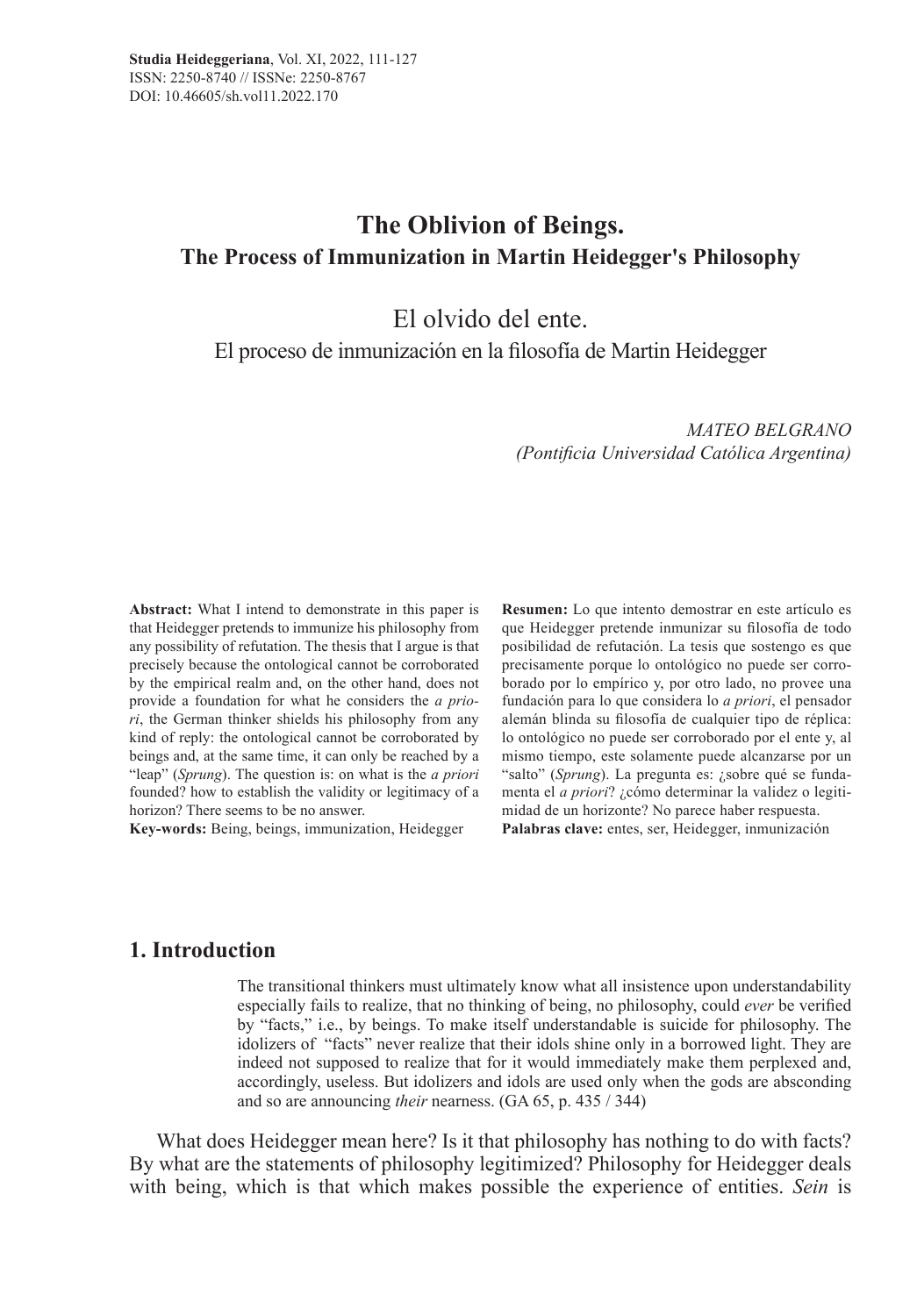meaning (*Sinn*)<sup>1</sup>. The ontological, the relative to being, is never corroborated by facts since the former is the condition of possibility of the latter. The facts, the empirical level, have no relevance in philosophical argumentation. «If, scorning empiricism, you opt out of the exact sciences, then the human sciences, then traditional philosophy, then the sciences of language, and you hunker down in your forest then you will indeed feel a tragic loss» (Latour, 1993, p. 66), the loss of rational grounding. Heidegger takes refuge in the impenetrable forest of being, immunizing his thought from any possibility of reply. In his argumentation something analogous happens to the problematic justification of the *a priori* in Immanuel Kant, as Georg Wilhelm Friedrich Hegel points out<sup>2</sup>. Kant postulates certain categories that function as pure concepts of objects. These categories cannot have an empirical origin because they would not be pure concepts, nor were they taken randomly, like Aristotle. The categories are determined «by means of a few principles of the understanding» (Kant, 1970, p. 132) to ensure that those chosen are the correct ones and that none are missing. The categories are derived from the logical form of the judgments. For example, from the hypothetical judgments (if p then q) the category of the cause relation and the effect are derived. The categories are founded on the logical judgments, but what is the origin of the judgments? As Hegel points out, here lies a major problem in Kantian argumentation. The Königsberg philosopher does not provide any *a priori* foundation that legitimizes the table of judgments. He simply points out that the categories could be easily reached thanks to the «work of the logicians» (Kant, 2004, p. 75). Thus, Hegel concludes that if «thinking is to be capable of proving anything, if logic must demand that *proofs* be given, and if it wants to teach how to give proofs, then it should be capable above all of proving the content most proper to it and seeing its necessity» (Hegel, 2015, p. 86)<sup>3</sup>. In the same way there seems to be no clear justification when Heidegger speaks of technology, art or language as those instances that open up a world or a horizon of meaning. Heidegger, on the other hand, considered that the idealists, who were united by the rejection of Kant, never got beyond him because the position of the Königsberg philosopher was never really disputed, rather abandoned. «Kant's work remained like an unconquered fortress [*eine uneroberte Festung*]» (GA 41, p. 58 / 59)4 .

What I intend to demonstrate in this paper is that Heidegger also pretends to build an unbeatable fortress. The thesis that I argue is that precisely because, like pure concepts, the ontological cannot be corroborated by the empirical realm but, on the other hand, there is no possibility of proving the *a priori* by other means, the German philosopher shields his philosophy from any kind of reply: the ontological cannot be corroborated by beings and, at the same time, it can only be reached by a "leap" (*Sprung*). The question is: on what is the *a priori* founded<sup>5</sup>? how to establish the validity or legitimacy of

<sup>&</sup>lt;sup>1</sup> I have worked on this in Belgrano (2020a). See also Sheehan (2015) and Bertorello (2008).

<sup>2</sup> I am grateful to Dr. Fernando Moledo for bringing this comparison to my attention.

<sup>&</sup>lt;sup>3</sup> On the limits of the Kantian critique and Hegel's questioning see Moledo (2018) and Longuenesse (2006).

<sup>4</sup> However, Heidegger, similarly to Hegel, claims that «as a result of unveiling the subjectivity of the subject, Kant falls back from the ground which he himself had laid» (GA 3, p. 214 / 150). This is none other than the transcendental imagination, which Kant acknowledges to be an obscure domain of human nature and which we are unlikely ever to uncover. Now, Heidegger understands this obscurity, this retreat, not as something negative or reprehensible, but as the possibility for philosophy to glimpse «the breaking-open of the foundation and thus makes manifest the abyss of metaphysics» (GA 3, p. 215 / 151).

<sup>&</sup>lt;sup>5</sup> Here *a priori* is not to be understood as a transcendental horizon in the Kantian way, but as a space of meaning that is always historical and finite. *A priori* as that which precedes the experience of entities.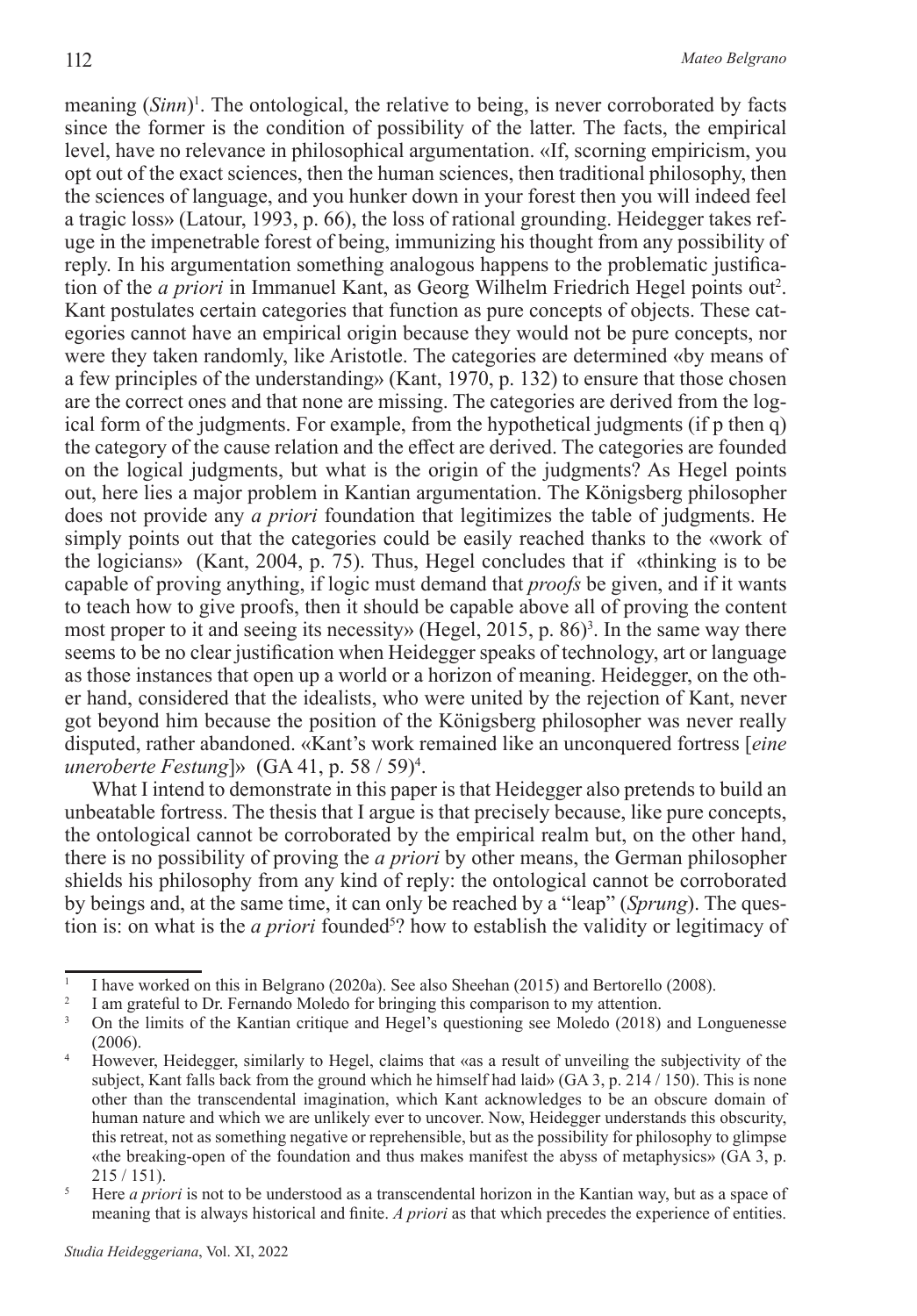a horizon? There seems to be no answer. Heidegger thus immunizes his entire philosophy from any kind of objection<sup>6</sup>. In order to achieve what I propose, I will first introduce a fundamental distinction: the ontic dimension and the ontological dimension. Then, in a second moment, I will go into this "oblivion of beings", concentrating on a specific issue: the work of art. Thirdly, I will show in what sense the ontological lacks foundation and its consequences.

Behind this discussion is the question of the task of philosophy. If we consider that philosophy has only a performative value, insofar as it seeks to make its interlocutors think and generate questions, then discussing the demonstrative character or methodological procedure of such a philosophy seems irrelevant. Nothing is to be proved here. Heidegger often seems to have this conception of philosophy<sup>7</sup>. As the German thinker said, his writings are "paths and not works", forest paths (*Holzwege*), which go deep into the vegetation and get lost among the trees, some lead to large clearings, others end suddenly in the darkness of the bush. Rather than closed, finished theoretical systems, they are invitations to reflect on the paths of thought. But, at the same time, his philosophy seems to have a cognitive function, seems to be able to "return to things themselves" (*Rückgang zu den Sachen selbst*). Despite Heidegger's relativistic airs, insofar as our access to being is always situated, the philosopher does not claim that phenomena remain inaccessible.8

> It was an error of phenomenology to believe that phenomena could be correctly seen merely through unprejudiced looking. But it is just as great an error to believe that, since perspectives are always necessary, the phenomena themselves can *never* be seen, and that everything amounts to contingent, subjective, anthropological standpoints. From these two impossibilities we obtain the necessary insight that our central task and methodological problem is to arrive at the *right* perspective. We need to take a precursory view of the phenomenon, but precisely for this reason it is of decisive importance whether the guiding perspective is adequate to the phenomenon, i.e. whether it is derived from its substantial content or not (or only construed). It is not because we must view it from some perspective or other that the phenomenon gets blocked off from us, but because the perspective adopted most often does not have a genuine origin in the phenomenon itself. (GA 34, p. 286 / 203-204)

The central methodological task of phenomenology is to adjust the perspective in order to reach the "right" approach to the phenomenon. Something similar is stated in *Being and Time*: «What is decisive is not to get out of the circle but to come into it in the right way» (GA 2, p. 202 / 194-195). A first step is to identify the interpretative frameworks that hide this access to the phenomenon from us (*das Man* or technology, for example). But how do we ensure that we reach before the thing itself? How we determine how "close" we are? Although, as we shall see, Heidegger in various contexts maintains that the search for a criterion is misguided, insofar as each criterion presupposes a way of interpreting being, in the fragments quoted we see that there are certain perspectives that are more correct than others –and therefore a certain criterion of

<sup>6</sup> One of the first to identify this way of proceeding was Karl Löwith (1953), particularly in *Being and Time*. According to him, anyone who questions what is said in the analytic of *Dasein* and interprets it as an arbitrary projection by the author will be told that she thinks this way because she proceeds from the inauthentic state of the "They". "The existential-ontological interpretation is always right, for the opposition to it only shows that it arises from a 'deficient mode' of what is to be proved" (p. 92). In the same line of reasoning see Hartmann (1974).

<sup>&</sup>lt;sup>7</sup> I have tried to show how Heidegger intends to do this in his conferences in Belgrano (2021a).<br><sup>8</sup> For a discussion of Heidegger's relativistic interpretations see Golob (2019)

<sup>8</sup> For a discussion of Heidegger's relativistic interpretations see Golob (2019).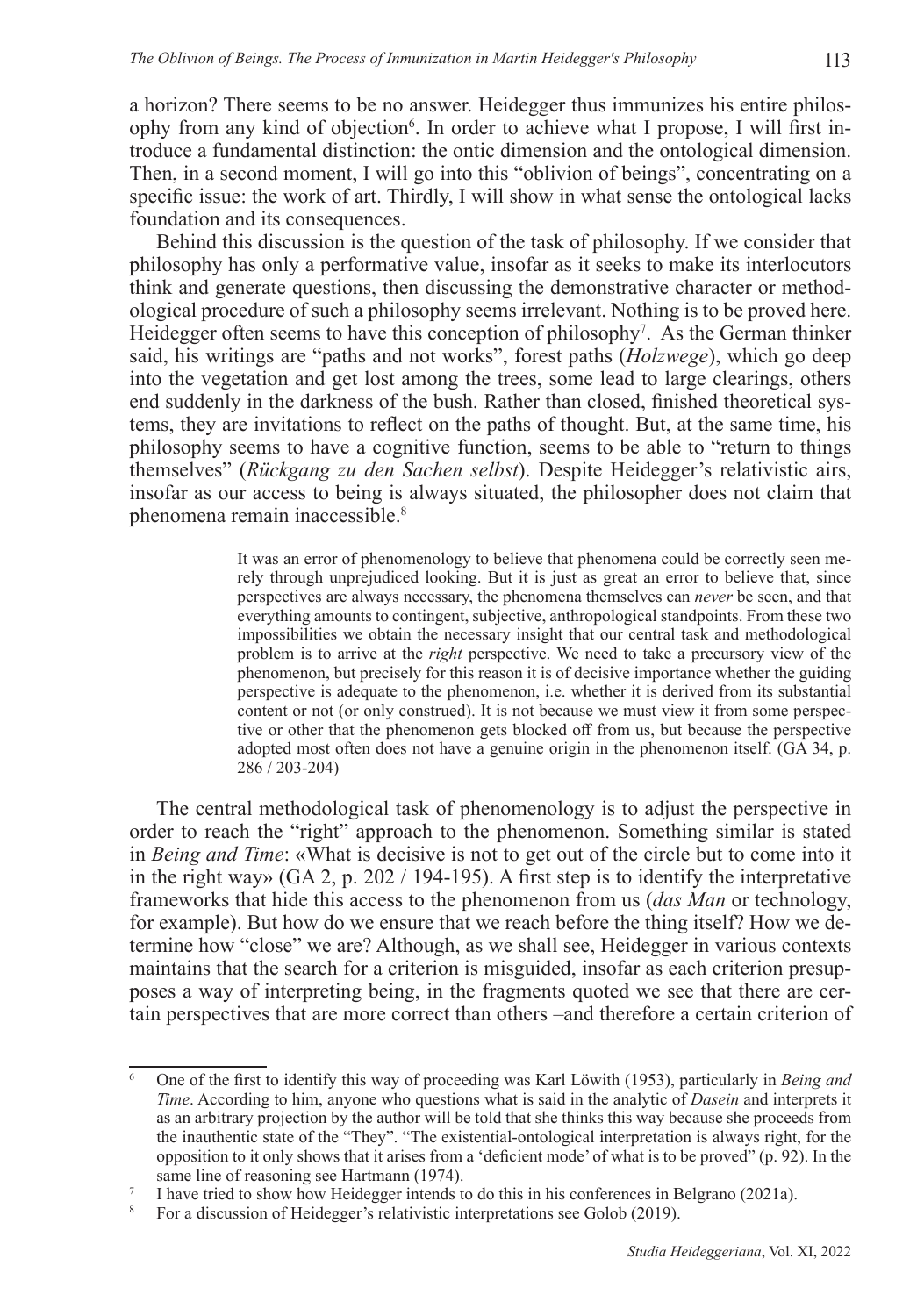truth is presupposed–, insofar as they come closer or not to the phenomenon itself. But what is the appropriate method for determining which perspective is right and which is wrong? It is not clear how we determine this. We will see that neither empirical knowledge of entities can help us, nor rational argumentation. One of the main thesis of this paper is that this criterion is not explicit and, therefore, the statements of his philosophy seem to be immune to any criticism.

### **2. The Ontic and the Ontological Dimension**

In the history of philosophy the statement has traditionally been understood as the place where truth is given. The essence of truth consists in the adequacy of the intellect with the object, which is expressed in the proposition. In other words, something is true when what I say or think agrees with reality. But how is this concordance justified? For Heidegger the place of truth can never be originally the concordance between subject and object, because for the statement of something to be possible, the entity must first be discovered. And for something to be discovered it must manifest itself in a space of meaning. To take an example from Heidegger: when I say "chalk", an eraser, a classroom and a blackboard are implied. It assumes, in turn, a classroom that is in the building of the University and this in the city of Freiburg. In other words, the chalk is shown to me as such in a certain meaningful context. «This whole context, this complete context, is immediately present to us in its un-hidden state when we say that this chalk is here on the lectern» (GA 27, pp. 81-82). If I write on a piece of paper "here is the chalk" and put it next to the object in question, the statement is true. But if by a draft the paper flies into the hallway and a passing student picks it up and reads it, the statement is no longer true. «Through the draft the truth has become an untruth. Strange that a truth should depend on a gust of wind» (GA 41, p. 28 / 29). In fact, what Heidegger wants to show here is that adequacy or conformity is always contextual, always presupposes a realm of disclosure. In the lessons of the winter semester 1925- 1926 Heidegger proposes another example: a person walks through the forest and on the horizon, among the trees, she perceives a movement. At first, she thinks it is a deer. But as she gets closer, she realizes that it was actually a branch moved by the wind. Here we see that this false statement, "this is a deer", depends on a previous space of meaning, a previous opening. That is to say, the person finds herself in a certain meaningful context, a German forest, in which it is plausible to interpret what she sees as a deer. She would never have presupposed that the one who moves is the shah of Persia, although that is possible, nor would she assume that it is the cube root of 69, which would be impossible (GA 21, pp. 187-188 / 158-159)

In short, to understand truth as concordance or adequacy is to understand it from a derivative form. It is not that this conception is false, but that it is not sufficiently original. That is why for Heidegger the notion of *adequatio* is the starting point to reach the ontological dimension of truth. The entity, when it reveals itself to us, is already situated in an interpretative or meaningful context. The proposition, then, does not have an original relation with the entity, it must first have been discovered. The statement is not only not the place of truth, but it is founded on the prior uncovering of the entity. The original truth is the condition of possibility that the statements can be true or false. And the proposition is derived insofar as it is only possible if a sphere is already open within which the entity can be shown before *Dasein*, in the same way that I can only see something if there is light. The Greeks used the word *ἀλήθεια* to speak of truth, a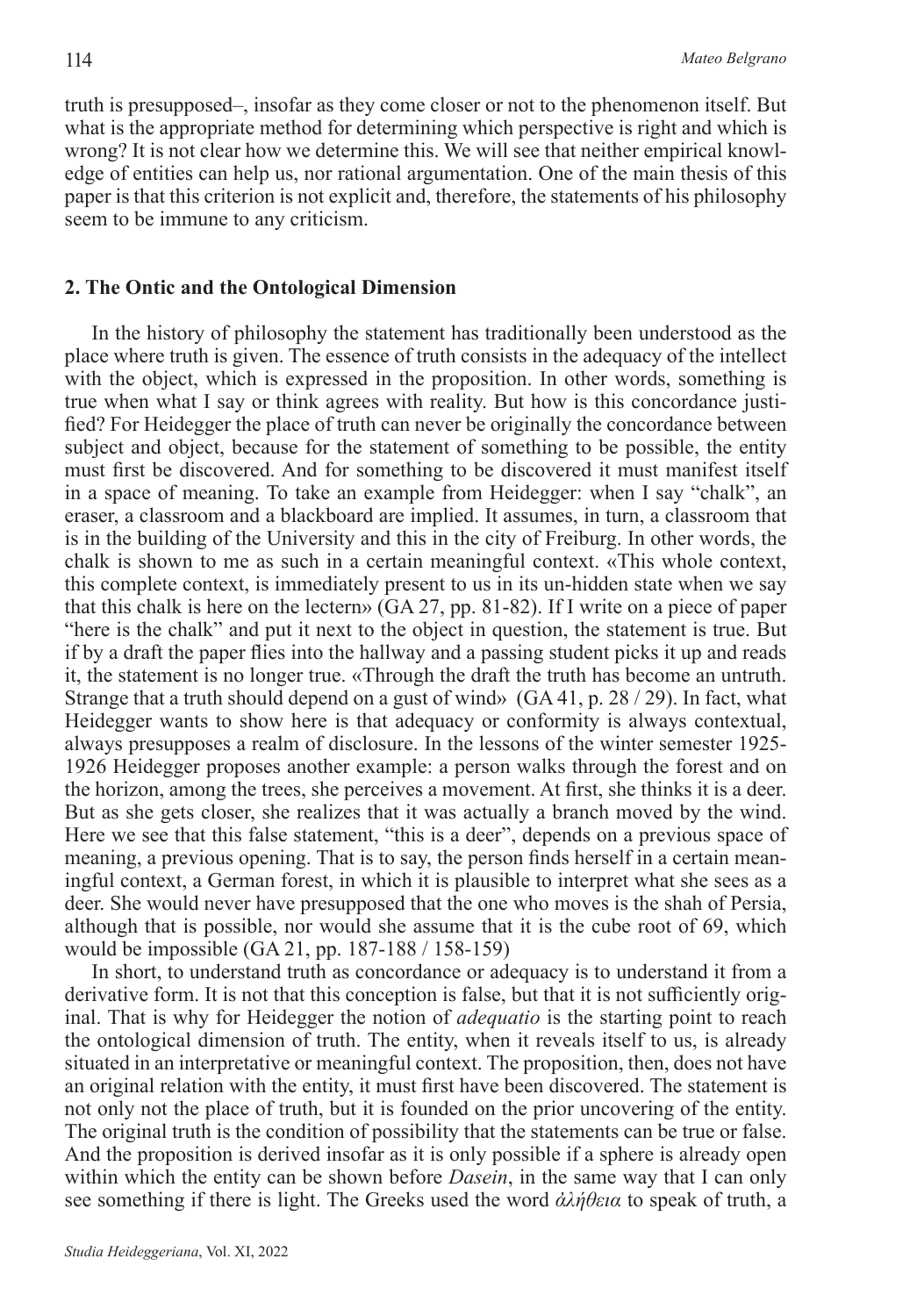term that Heidegger takes up and associates with the idea of being uncovered from the entity or its unconcealment (*Unverborgenheit*). This way of understanding truth does not intend to set aside or eliminate what tradition teaches, truth as concordance, but to show that the sense that the history of philosophy has attributed to this concept is not original but derived.

In *Introduction to Philosophy* and in the conference "On the Essence of Ground" Heidegger distinguishes between an ontic truth or truth of beings and an ontological truth or truth of being. The ontic truth (*ontische Wahrheit*) refers to the uncovering of the being that he had already characterized in *Being and Time*: within it we can find truth in the primary sense, the opening of *Dasein* (*Erschlossenheit*), and truth in the secondary sense, the discovery of the being (*Entdecktheit*). Ontological truth (*ontologische Wahrheit*) is the antecedent understanding of being and the condition of possibility of the uncovering beings, the background from which true and false statements are possible. What is ontologically true is what makes intelligibility or meaning (*Sinn*) of an entity possible. Therefore, if the uncovering of the entity is only possible by a form of understanding of being, then ontic truth is founded on ontological truth. Ontological truth refers to the unveiling of being, to the horizon of meaning  $(GA 45, p. 137 / 119)$ . Heidegger recognizes, then, three levels of truth<sup>9</sup>. I summarize it schematically:

- 1. In the first place, truth is given in the adequacy between the subject and the reality expressed in a statement.
- 2. The second level would be ontic truth. This alludes both to the discovery of the being (*Entdecktheit*) and to the open character of existence (*Erschlossenheit*). That is to say, an entity is true when it manifests itself and appears before a *Dasein*.
- 3. The third moment would be ontological truth or, as it begins to be characterized since *Contributions to Philosophy*, "the truth of being". The entity can only be uncovered thanks to a prior understanding of being that shapes the possibilities of manifestation.

Each level functions as the foundation of the other, that is to say, truth as adequacy (level 1) is only possible if an entity manifests itself (level 2), which only happens thanks to a previous sphere of intelligibility (level 3). This structure is maintained throughout Martin Heidegger's intellectual itinerary. What is here called level 3 is founded, at distinct moments, by different instances. I will concentrate particularly on what is called the second Heidegger, where this role is carried out, at certain points, by the work of art, language, technology and *Ereignis*. This means that art, technology and language configure a space or horizon of meaning that allows entities to manifest themselves. The space of meaning that inaugurates the *Ereignis*, the work of art, technology or language is the historical *a priori* that makes it possible for things to acquire meaning. The question is, on what is this *a priori* founded?

# **3. The Oblivion of Beings**

Let us take for example the case of the work of art. One could start from technology or language, but in order not to extend too much, I will concentrate on one case.

See Sheehan (2015, p. 75)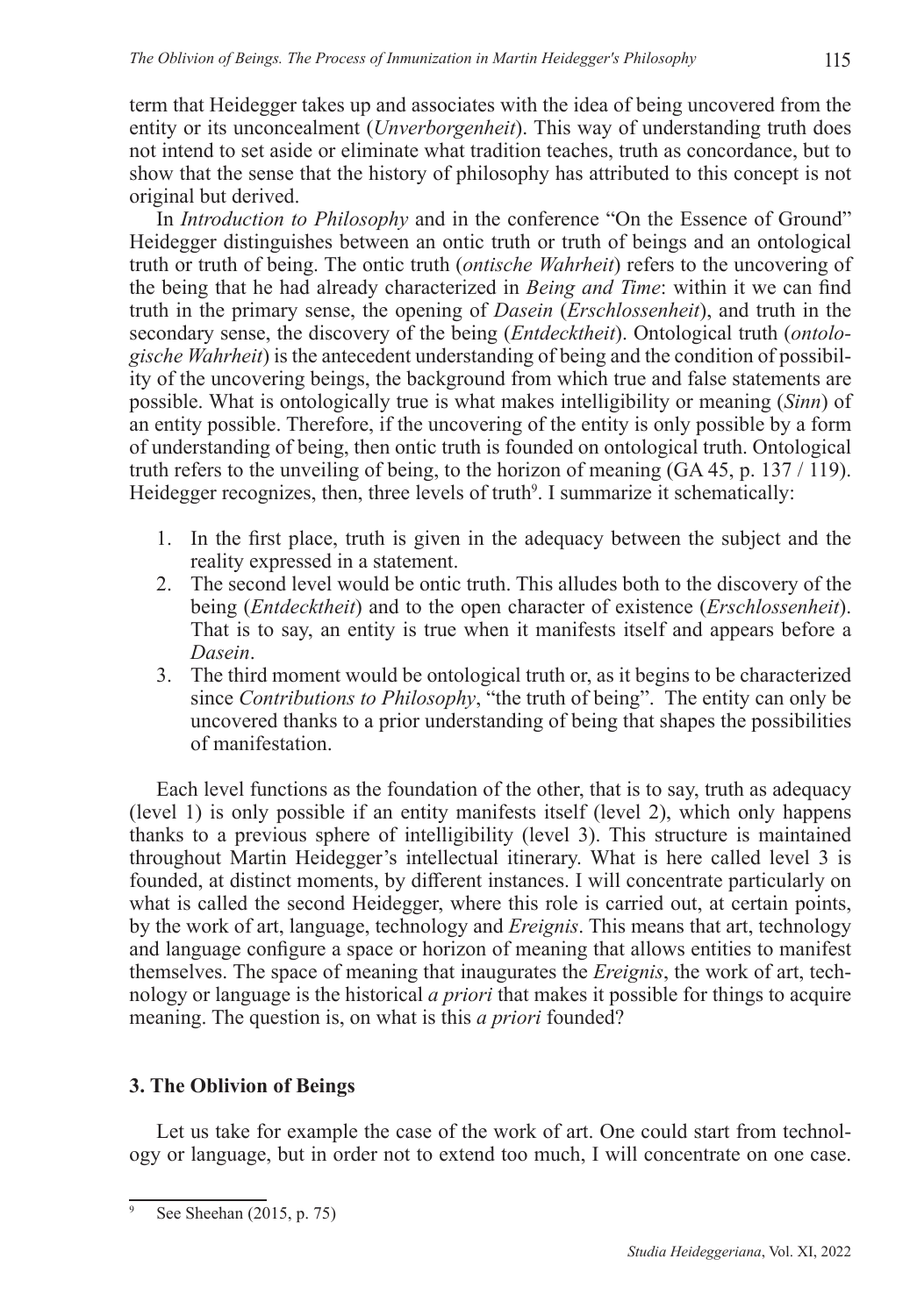In "The Origin of the Work of Art" Heidegger understands that the work of art is the "setting-itself-to-work of the truth" (*das Sich-ins-Werk-Setzen der Wahrheit*), that is to say, the work inaugurates a field of manifestation, a space of meaning, which functions as a condition of possibility for the appearance of entities. The work opens a horizon that functions as an *a priori* of understanding. The German philosopher gives different examples: the temple of Paestum, van Gogh's boots, Meyer's poem about the Roman fountain. Now, concretely, which world does van Gogh's painting or Meyer's fountain open up? the world of the peasant woman or the Roman world? the world of each artist? The same we can ask of the temple of Paestum, what space of meaning does it specifically inaugurate? the world of the Greek mythological gods or does it articulate a horizon of meaning today? how precisely does the appearance of the surrounding nature change in this case? «Truth happens in van Gogh's painting. That does not mean that something present is correctly portrayed; it means, rather, that in the manifestation of the equipmental being of the shoe-equipment, that which is as a whole […] achieves unconcealment» (GA 5, p. 43 / 32). How is the whole entity unhidden in van Gogh's painting? How does truth work concretely in the examples provided by Heidegger? There does not seem to be a clear explanation $10$ .

These questions can hardly be answered from what is said in "The Origin of the Work of Art". Nikola Mirković (2020) argues that Heideggerian philosophy of art is a works-oriented theory, firstly, because what is specific to art is its character as a work, which is evident in the writing, secondly, because in "The Origin of the Work of Art" many allusions are made to individual works at key argumentative moments. Mirković concludes that «the orientation towards individual works testifies to the importance of experience for philosophical conceptualization» (p. 9. My translation). Not only do I totally disagree, but I would rather assert the opposite. It is true that the German philosopher mentions some works, although not so many (the temple, van Gogh's painting, Meyer's poetry), but at no point does he specify how the world that the work opens up is concretely given, what the new horizon that the mentioned artistic pieces open up consists of. There is no explicit explanation of how this experience with art takes place, nor is there a detailed and rigorous historical-critical analysis of the works he uses. As Dolf Sternberger (1987) states in his chronicle of the conferences, «nothing is avoided so much as a tangible result [*handfeste Resultat*]» (p. 189. My translation). There is an oblivion of beings. Heidegger denounced throughout his intellectual career the "oblivion of being," that is, the identification of being and entity, understanding being as mere presence and "forgetting" that the former is the condition of possibility of the latter. But Heidegger, on the other hand, accentuating the difference between being and entity, concentrates only on the first and forgets the second. But this oblivion is not an accident or an argumentative flaw but is deliberate. Heidegger considers that his philosophy in general, and this reflection on art, are an ontological-transcendental meditation and, therefore, he is not interested in the ontic-empirical aspects of the phenomena, in this case, of the work of art. His philosophy does not deal with facts, but with their conditions of possibility. As we saw in the fragment quoted in the introduction, «that no thinking of being, no philosophy, could *ever* be verified by "facts," » (GA 65, p. 435 / 344)11. The clearing (*Lichtung*) can never be refuted by facts since it is the clear itself

<sup>&</sup>lt;sup>10</sup> I have worked on the ontological dimension of the work of art in Heidegger in Belgrano (2015) and Belgrano (2020b).

<sup>&</sup>lt;sup>11</sup> In the same line of reasoning: "Hence it follows that an essential determination cannot be proved by facts (in our case by factually performed correct assertions)-in the first place because these facts cannot at all be surveyed and exhibited. And even if this futility were successful, the essential determination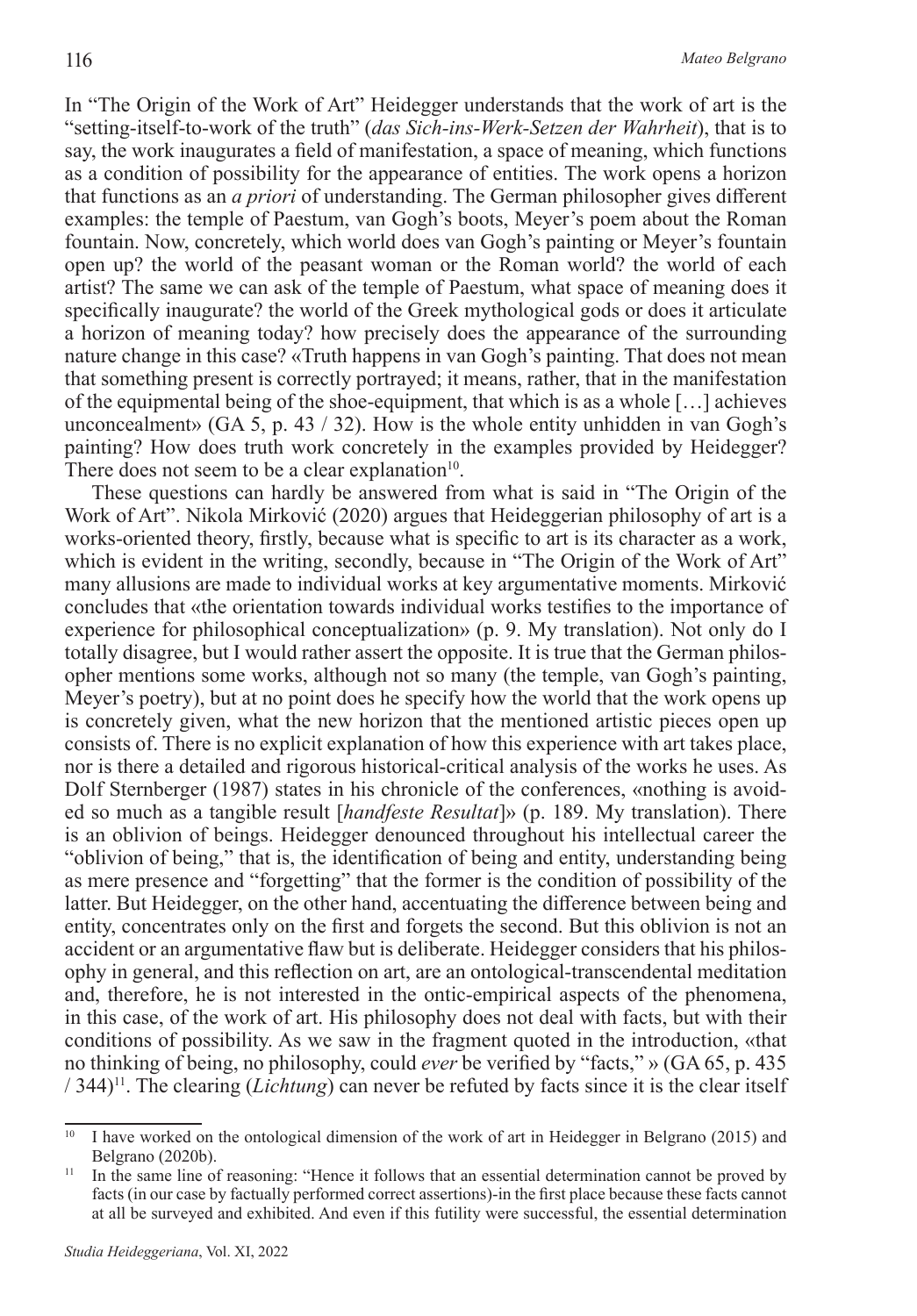that dictates the conditions of their manifestation. In this sense, «philosophical statements cannot be proved» (GA 36-37, p. 178 / 138). But then, how can we determine if Heidegger's proposal is adequate to approach the phenomenon of the work of art? on what is all his reflection legitimized? how can we be sure if the proposed framework for interpreting the work is correct, functional or valid?

The methodological solution proposed by Heidegger, which he exposes at the beginning of "The Origin of the Work of Art", is the hermeneutic circle. The thesis is the following: any understanding of any phenomenon presupposes a previous understanding of it. A work of art, for example, manifests itself as such thanks to a prior conception of what art is, which is constituted from the contemplations of other works in the past. Let us think, for example, of Marcel Duchamp's fountain. Only based on a certain pre-understanding of what we should understand by art, can we interpret the work as a piece of contemporary art. Without this pre-understanding, I would not be able to see the urinal as a piece of art. There is no aesthetic experience, like any experience in general, that is not mediated by certain preconceptions. There is a circle: my interpretation and contact with the work is mediated by my previous experience with other works, but at the same time the encounter with the new work feeds back into my preconception of what art is. How then do we determine what art is? Not from an arbitrarily determined concept of what art is, nor from what the artist says art is, but from the experience we have of the work. In this experience the circle is assumed, the contact with works always assumes a prior understanding of art. In other words, the *a priori* and the *a posteriori* feedback on each other. It is a matter of going around the circle. «But if we see this circle as a vicious one and look out for ways of avoiding it, even if we just 'sense' it as an inevitable imperfection, then the act of understanding has been misunderstood from the ground up. […] What is decisive is not to get out of the circle but to come into it in the right way» (GA 2, p. 202 / 194-195). It is a matter of entering the circle to show the assumed preunderstanding behind our experience with the phenomenon, to highlight the meaning behind our experience with them. This is «the feast of thought» (GA 5, p. 3 / 2). Heidegger does not propose to describe the abstract and ideal essence of art, as if it were something ahistorical to discover, «is not intent on an eternally valid determination of the essence of the work of art» (GA 65, p. 503 / 396), but to make explicit the presupposed meaning in our dealings with works of  $art<sup>12</sup>$ .

But how do we know that we are getting into it in "the right way"? On what is Heidegger based to maintain that his pre-understanding of art is shared by all? And furthermore, does Heidegger go through the whole circle that he proposes? In his essay there is no historical-empirical analysis of the examples provided, nor are there any references to studies by art historians<sup>13</sup>, hence his controversy with Meyer Schapiro<sup>14</sup>. Not only is

would still not be grounded. For the essence applies not only to all actual assertions, but likewise and a fortiori to all possible assertions, ones which might never be performed. But how could anyone demonstrate the appropriateness [*Angemessenheit*] of the definition of the essence of truth to possible cases of correct assertions?" (GA 45, p. 78 / 70).

<sup>&</sup>lt;sup>12</sup> Jeff Malpas discusses the methodological solution of circularity in *Being and Time*. See Malpas (1997).<br><sup>13</sup> However, we know that he had very close ties with art historians such as Werner Körte. Theodor

<sup>13</sup> However, we know that he had very close ties with art historians such as Werner Körte, Theodor Hetzer, Hans Jantzen and Kurt Bauch. Moreover, Heidegger dedicates volume 9 of the Gesamtausgabe to the latter: "Our fruitful friendship, based in our mutual participation in lectures and seminars on art history and philosophy, stood the test of time. The encouragement received from our close companionship of thoughtful inquiry moves me to dedicate this collection of texts - a series of stops under way in the single question of being - to my deceased friend" (GA 9, V). On Heidegger's relationship with art historians see Gethmann-Siefert (1988) and Gnehm (2017).

<sup>&</sup>lt;sup>14</sup> In 1968, the American art historian published "The Still Life as a Personal Object – A Note on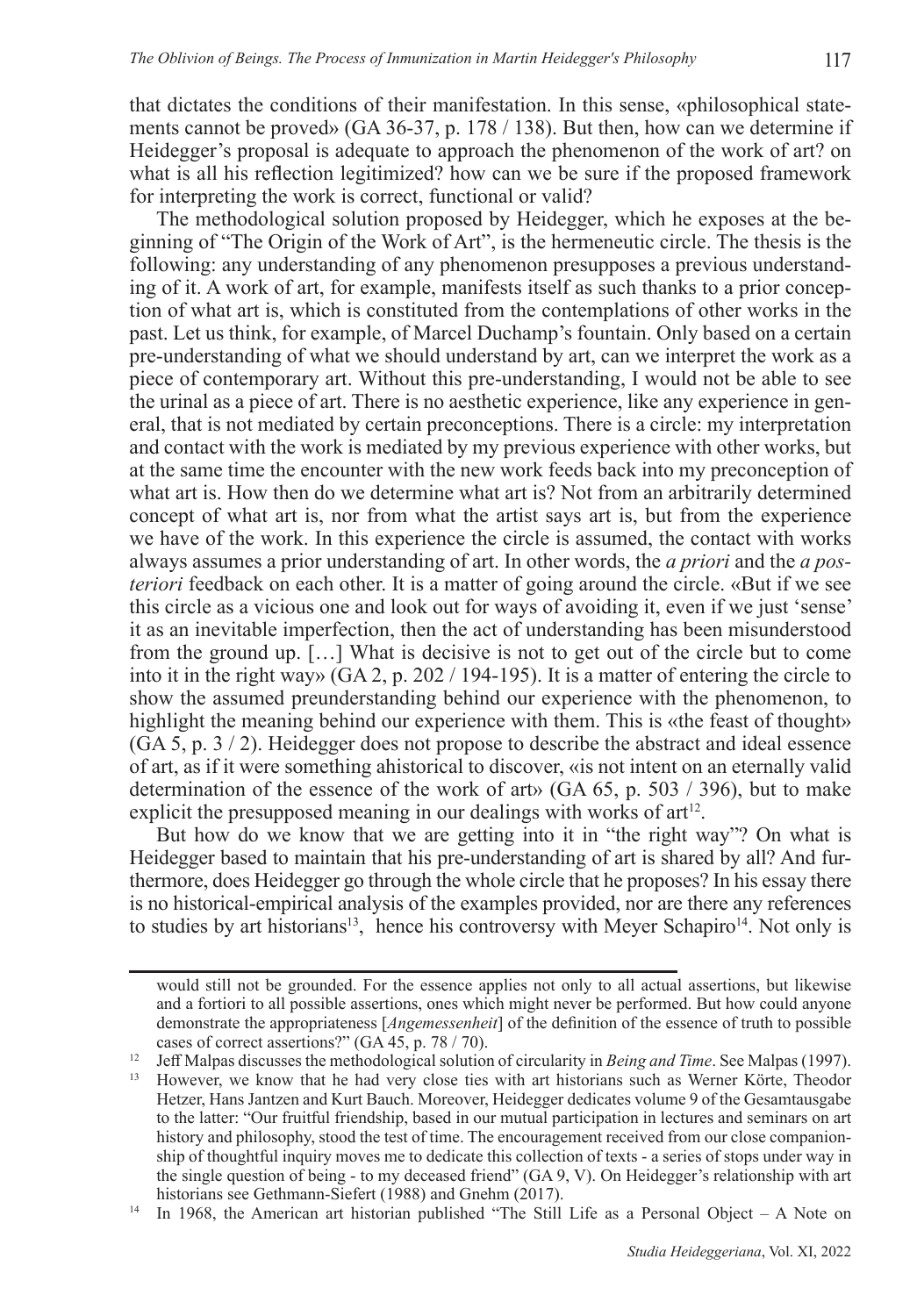there no study of the chosen examples, but there is also no detailed development of how the works of art open or opened a world, how they found or founded an era15. Heidegger does not seem to pay much attention to the empirical effects that the works he chooses as examples may or may not provoke within a sociocultural environment and jumps directly and quickly to the ontological question. Mirjam Schaub gives a detailed analysis of the use of examples in "The Origin of the Work of Art" and describes the Heideggerian *modus operandi* as a twofold movement: a control of the presentation of the example (*Vorstellungskontrolle*) and a "letting the example do" (*laissez-faire*). The idea is the following: Heidegger only presents a concrete case under absolutely controlled conditions, when possible refutations have been ruled out as absurd or innocent, and introduces his example in the context of the position he intends to defend. *Laissez-faire* consists in transforming a controllable, comprehensible, and therefore criticizable example into an uncontrollable paradigm, and therefore immune to any criticism (Schaub, 2010, p. 277). Schaub calls this process "essentialization": the work, for example, van Gogh's boots, loses all its empirical, contrastable, singular characters to become a universal essence, the "setting-itself-to-work of the truth", incontrovertible. For these same reasons Michael Kelly (2003) accuses Heidegger of being an iconoclast, in the sense that the German philosopher is not interested in works of art *per se,* but in the problem of truth. He sees this disinterest clearly in the controversy with Schapiro over van Gogh's painting: that the question about the owner of the boots is irrelevant speaks of Heidegger's disinterest in the work (Kelly, 2003, p. 21). The philosopher is not interested in an empirical study of the work, but what is revealed in the painting, in this case, the essence of the equipment. The problem is: how does the van Gogh painting "speak" and reveal the essence of the

<sup>15</sup> Something similar seems to occur in "The Question Concerning Technology" (1953), as Don Ihde (2010) rightly points out. The American philosopher finds in the Heideggerian philosophy of technology certain romantic biases that make him differentiate between "good technologies", such as art, and "bad technologies", such as modern technology. But these characterizations do not always coincide with reality. For example, for Heidegger, the hydroelectric dam represents a way of understanding the entity proper to modernity; it interprets things as an ever-available resource and object of exploitation. The dam intervenes in the course of the river to put its power at the service of human beings. The old wooden bridge, on the other hand, respects the course of the river. Ihde, from different historical research, shows that the way of understanding nature as a source of resources and that available for exploitation is not an exclusive perspective of modernity, but is present in a large part of the civilizations of Antiquity. The same is true of the temple of Paestum. According to Heidegger the temple lets the nature be around it, but, as Donald Hughes shows, the construction of temples in the Greek world meant the desolation of the environment in which they are located, the destruction of the natural habitat in which they were erected (Ihde, 2010, pp. 74-85). See also Mascaro (2020).

Heidegger and van Gogh", a paper that was one of the first to question the German philosopher's interpretation of the famous artist's painting and attempted to demonstrate that the boots did not belong to a peasant woman, as Heidegger claims, but rather to the Dutch painter himself. For Schapiro (1994) in no way can it be claimed that the painting "expresses the being or essence of the peasant woman's shoes and her relation to nature and work" (p. 137). Heidegger misses the essential, ignores the personal value of the shoes for the artist, ignores the presence of the van Gogh in his work. Schapiro understands the boots as an allusion to a personal object of the artist that had a deep meaning for him. This interpretation is supported by a passage from Paul Gauguin's memoirs: "In the studio was a pair of big hob-nailed shoes, all worn and spotted with mud; he made of it a remarkable still life painting. I do not know why I sensed that there was a story behind this old relic" (quoted in Schapiro, 1994, p. 140). For Schapiro they are definitely the artist's shoes. The boots are a self-portrait of van Gogh himself, they are a symbol of himself. Hence the title of his essay, "still life as a personal object". "For an artist to isolate his worn shoes as the subject of a picture is for him to convey a concern with the fatalities of his social being. Not only the shoes as an instrument of use, [...] but the shoes as 'a portion of the self" (Schapiro, 1994, p. 140). There is nothing in the painting that points to or refers to a peasant woman. I have worked on this discussion in Belgrano (2017).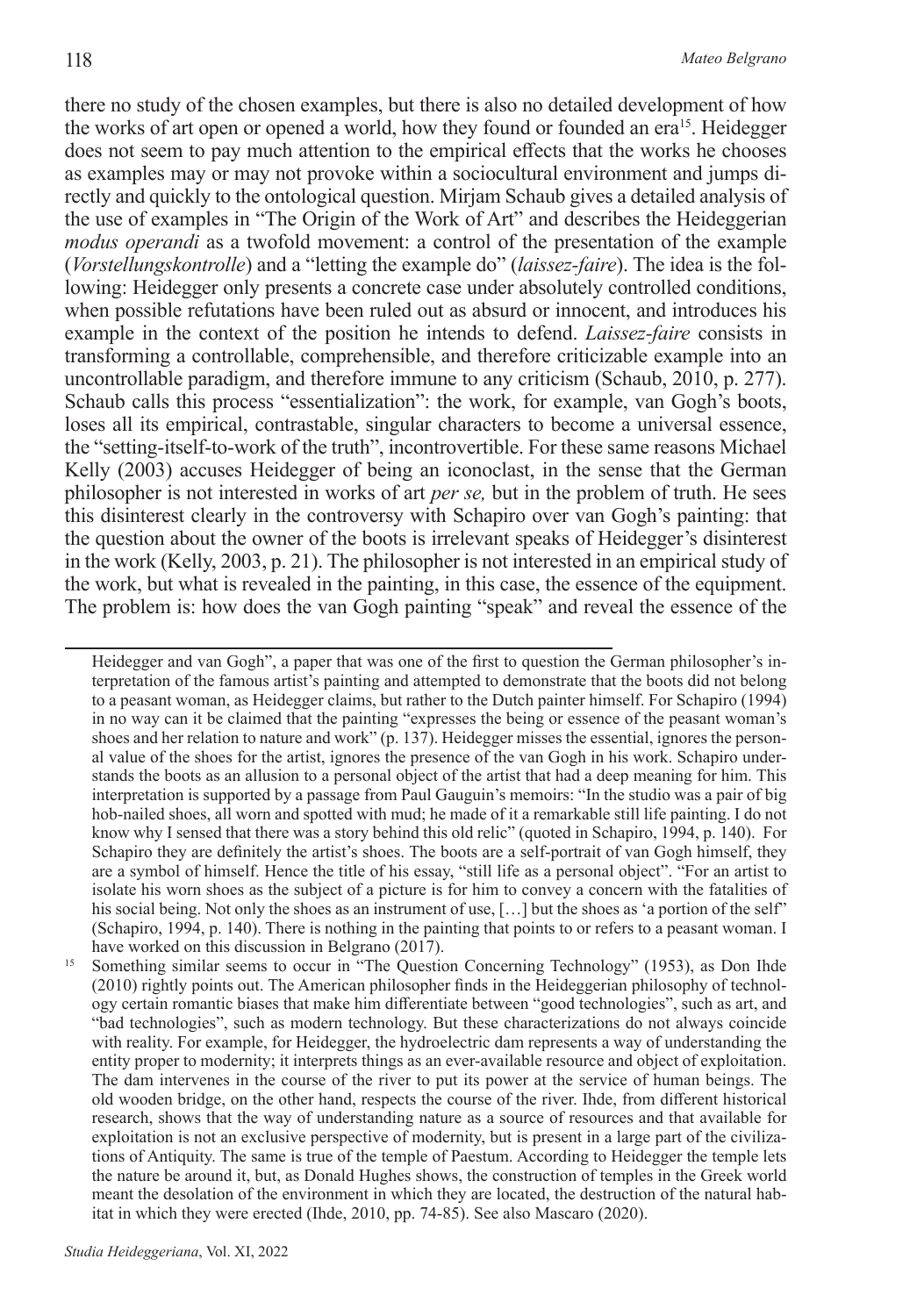equipment if the interpretation of it appears to be totally arbitrary? Is Heidegger's whole analysis based on his own projection onto the work?

In my opinion, in "The Origin of the Work of Art" occurs something analogous to what Paul Ricoeur sees in *Being and Time*. In "Existence and Hermeneutics," a text published in 1969 in *The Conflict of Interpretations: Essays in Hermeneutics*, the French philosopher distinguishes two ways of doing hermeneutic phenomenology: what he calls a short route and what he calls a long route. The example of the short route is the analytic of *Dasein* in *Being and Time.* There Heidegger briefly develops the methodological question and already from the beginning approaches his ontology of existence without any dialogue with the human sciences. «One does not enter this ontology of understanding little by little; one does not reach it by degrees, deepening the methodological requirements of exegesis, history, or psychoanalysis: one is transported there by a sudden reversal of the question» (Ricœur, 1974, p. 6). Here Ricoeur refers to the inversion that Heidegger produces within hermeneutics: it is no longer a question of how we interpret a text, but of the very structure of understanding. *Dasein* is thrown into a meaningful context from which it becomes comprehensible itself and what surrounds it. But Heidegger does not stop to analyze in what the different significant contexts in which existence is found consist, which would be an ontic analysis, but concentrates on the ontological investigation. The short route consists of jumping directly to the ontological question, without mediating with the contributions of the ontic sciences and extracting the object of investigation from the context in which it appears. Does not something analogous happen in "The Origin of the Work of Art"? Does not Heidegger quickly enter the ontological question without mediating with the artistic disciplines and without making a minimum historical investigation of the works? In the essay on art, in my opinion, we find a clear example of what Ricoeur calls a "short route". Heidegger proposes to go through the whole circle that makes up the aesthetic experience, but he is not «in contact with methodologies as they are actually practiced» (Ricœur 1974, 15) and «sets up directly by a sudden reversal» the ontology of the work of art (Ricœur 1974, 19). Ricoeur, in contrast, will propose "the long route", an indirect path, but with the same goal, an ontological inquiry of the entity capable of comprehension in dialogue with the human sciences<sup>16</sup>.

Only in *Schillers Briefe über die ästhetische Erziehung des Menschen* does Heidegger provide a more detailed example of how the work of art founds an epoch, the case of Albrecht Dürer's hare. The analysis of Heidegger's example is preceded by a presentation by the art historian Werner Körte (1905-1945), who was already familiar with the German philosopher's interpretation of Dürer's work from his seminar on the *Critique of Judgment* (Heidegger, 2005, p. 174). The latter points out, after describing how the work arose historically, that Dürer's watercolor presents a great novelty for the time. It was not until the 15th century that the animal began to be considered as an object worthy of representation. Since the 12th century the animal appeared exclusively as a reproduction in the "bestiaries" that sought to interpret them allegorically according to ancient fables and according to the Christian doctrine of salvation. There the animal appeared as an abstract sketch that served to identify the species. In Villard de Honnecourt's sampler, for example, an attempt is made to emphasize the characteristic features of each animal, leaving aside the specific details of an individual animal figure. Dürer, on the other hand, does not represent an abstract hare, it is not a representation that denotes certain general qualities of a species, as in the bestiaries, but draws the hare

I have developed a more detailed analysis on the "long way" in Belgrano (2022).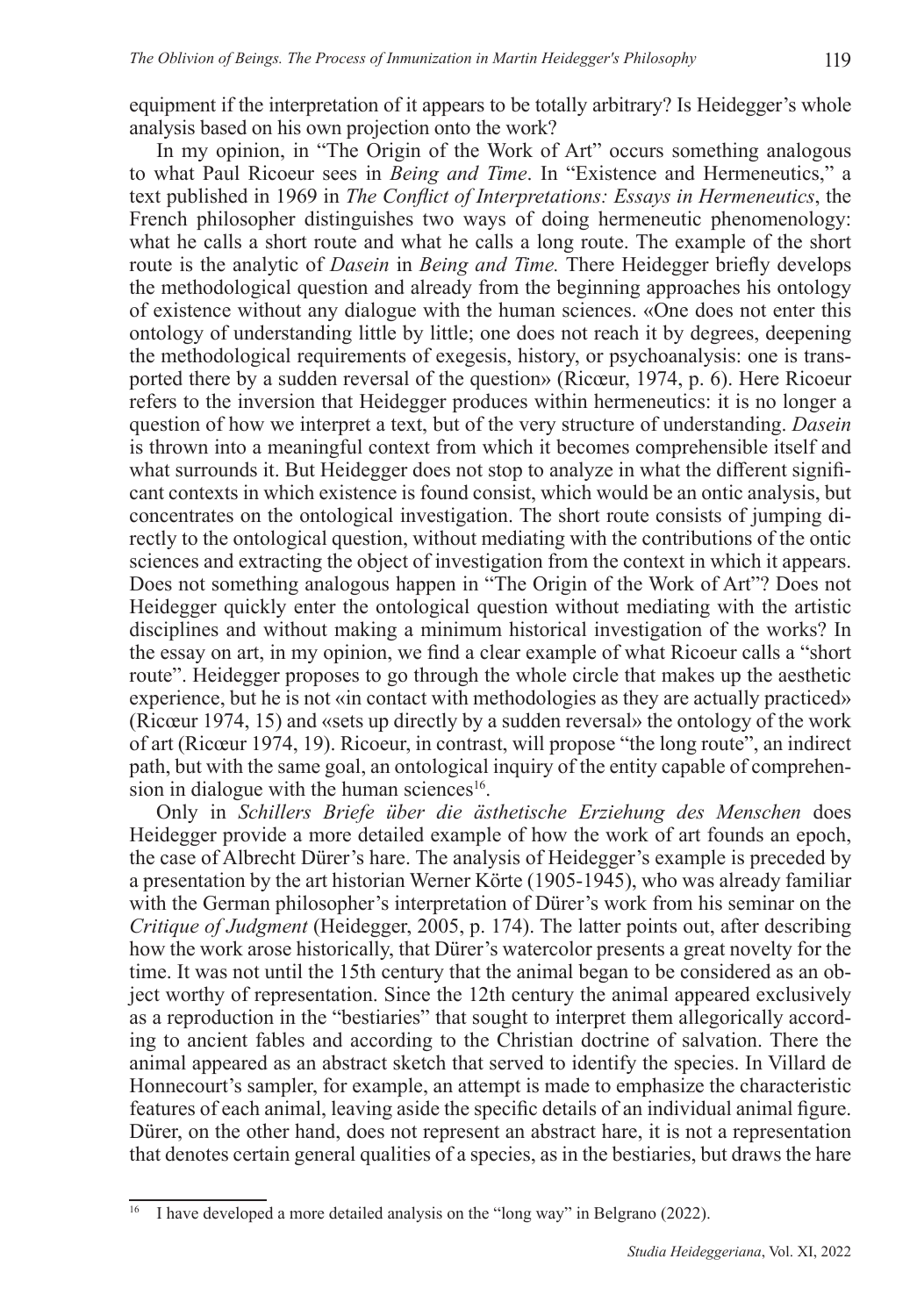in its singularity. The master seeks to understand the sensible–material in the manifestation of this animal with a loving passion for observation in the singular» (Heidegger 2005, 158. My translation). Thanks to the drawing of every detail, to the careful depiction of the fur, of every hair, to the subtle tracing of the animal's muscles, Dürer, without having to open its body, like the anatomists and physiologists of his time, captures, says Körte, «the truth of the hare» (p. 162). But Dürer's watercolor does not capture the truth of the hare because of the precision of the portrait, because of the brilliantly achieved naturalism. After the exposition of Körte Heidegger makes a detailed analysis of how Dürer's drawing "sets the truth to work". The German philosopher takes up the problem of bestiaries: in the Middle Ages, the hare could never have been portrayed in this way, in its singularity and uniqueness, but rather the universal, the *genus*, the general of the animal was sought to be represented. The figure of the bestiary tries to give a general, indeterminate outline that allows us to recognize the animal. In this epoch the real was considered as the universal, the sensible form of the singular supposes a «fall of the real» (Heidegger, 2005, p. 95). In contrast, Dürer's hare presents the singular. Nominalism will be the one to question the medieval paradigm: the universal is no longer the real, but the entity is properly the individual, the singular is the only reality. This change is clearly seen in the passage from the bestiaries to Dürer's hare. The hare ceases to be a mere instance of a *genus*, as a medievalist would interpret it, but rather the real is this singular and unique hare. Here there is a transformation of the understanding of being according to which the entity is not the universal but the singular. In Dürer's work, a new understanding of being is set to work, he brings «the *being* of things, the *being* of beings» (p. 113) to light, but «*being* does not really allow itself to be painted, it is not (reproduced) but produced [*erstellt*] (not *re*presented [*dargestellt*]). *Production* [*Erstellung*] of being» (p. 115. My translation)<sup>17</sup>. Dürer does not copy or reproduce an understanding of being prior to the work, but rather the work produces, sets in motion, a new field of manifestation: the singularity of the real.

Dürer's hare initiates modernity: the turn of nominalism founds history, inaugurates an epoch, the era of modern times. Thanks to this transformation of the understanding of being can appear, according to Heidegger, the figure of Descartes, according to whom the singular self is the true entity, the philosophy of Leibniz, who maintains that the *singularitas* is the true *forma substantialis*, and even the Reformation, according to whom faith no longer consists in believing in universal truths, but is the confidence of the individual in the experience of grace. What Heidegger does not make very clear is how Dürer's work, which sets this new nominalist understanding of being to work, is linked to the antecedents of nominalism

<sup>17</sup> That Dürer sets in motion a new transformation of being is later confirmed in *Nietzsche I: The Will to Power as Art:* «A statement by Erasmus which has been handed down to us is supposed to characterize the art of the painter Albrecht Dürer. The statement expresses a thought that obviously grew out of a personal conversation which that learned man had with the artist. The statement runs: *ex situ rei unius, non unam speciem sese oculis offerentem exprimit*: by showing a particular thing from any given angle, he, Dürer the painter, brings to the fore not only one single isolated view which offers itself to the eye. Rather –we may complete the thought in the following way– by showing any given individual thing as this particular thing, in its singularity, he makes Being itself visible: in a particular hare, the Being of the hare; in a particular animal, the animality. It is clear that Erasmus here is speaking against Plato. We may presume that the humanist Erasmus knew the dialogue we have been discussing and its passages on art. That Erasmus and Dürer could speak in such a fashion presupposes that a transformation of the understanding of Being was taking place» (GA 6.1, pp. 189-190 / 186-187). And in *Zu eigenen Veröffentlichungen*: «Abrupt transformation [*Umschlag*] - Art as conquest [*Eroberung*] and discovery [*Entdeckung*] of being itself - Dürer and modernity» (GA 82, p. 499).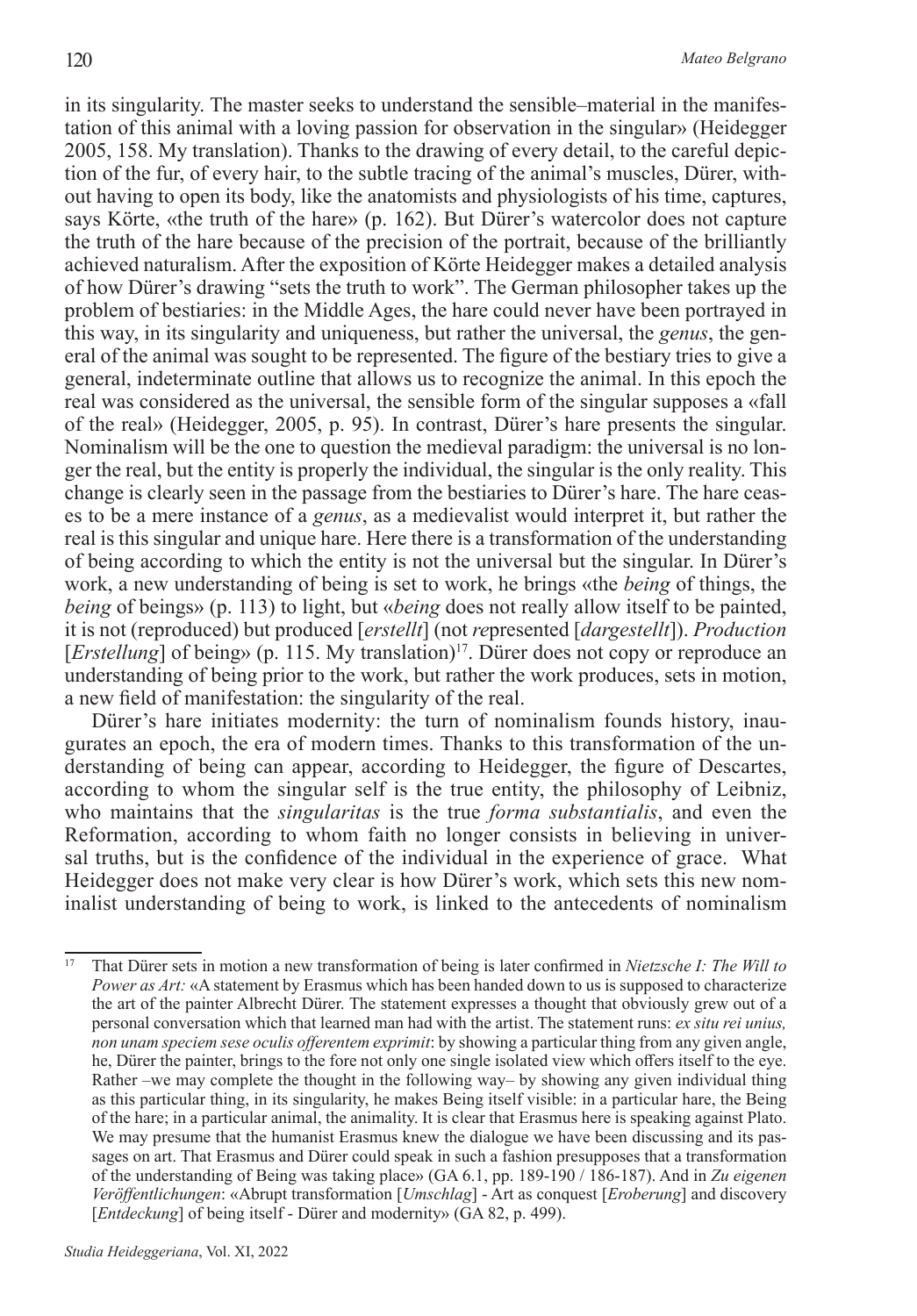(Duns Scotus and William of Ockham, for example). He only states: «the change from the universal to the singular is clarified in the presentation [*Darstellung*] of art» (Heidegger, 2005, p. 99. My translation).

### **4. A Matter of Faith**

Regardless of this last example, Heidegger does not consider it necessary for "facts" to corroborate the *a priori*18. But then, on what is the *a priori*, truth as unconcealment, founded? What is Heidegger based on to argue that some works of art can set the truth to work or that technology or language are instances that unconceal being? If truth in the original sense is identified with a realm of intelligibility or space of meaning, which makes truth possible in its first sense (as adequacy), then the space of meaning is always constitutive and it cannot be judged in terms of true or false, that is, in the first sense of truth. Something analogous happens here to the thesis of the incommensurability of paradigms in Thomas Kuhn. For the American philosopher and physicist, the truth or falsity of a statement depends on the paradigm within which a given scientific community moves. A paradigm is the set of fundamental theoretical assumptions, shared beliefs and values accepted by all members of a scientific community. Facts are not neutral but are interpreted on the basis of the paradigm. For example, in 1572 a new star appeared which meant, for the Copernicans, the refutation of the immutability of the stars supported by the Ptolemaic paradigm. The followers of the ancient astronomer, however, argued that because the moon was closer to the earth, this effect occurred. The same phenomenon, two different interpretations: on the one hand, as a new celestial object, on the other, as an atmospheric effect<sup>19</sup>. Our perceptions of phenomena are always determined by the paradigm and are therefore never neutral. Truth is always relative to the paradigm, since the facts with which science works are based on the paradigm and, if the paradigm changes, the facts will also change. There are no paradigms that are truer than others, because that would suppose that there is a criterion of truth that encompasses both and would function as a metaparadigm. The same happens in Heidegger, there is no horizon of meaning truer than another, because that would be to continue thinking the truth from correction<sup>20</sup>. Let's see what Heidegger points out in *Contributions*:

<sup>&</sup>lt;sup>18</sup> On the Nietzschean doctrine of eternal return he states: «The evidentiary procedure for the doctrine of return is therefore in no case subject to the jurisdiction of natural science, even if the "facts" of natural science should run counter to the outcome of that procedure. What are the "facts" of natural science and of all science, if not particular appearances interpreted according to explicit, tacit, or utterly unknown metaphysical principles, principles that reflect a doctrine concerning beings as a whole?» (GA 6.1, 335 / 114).

<sup>&</sup>lt;sup>19</sup> On this historical discussion see Lattis (1994, 145-60).

<sup>20</sup> See the following passage, with clear Kuhnian resonances: «For the early Greeks the Sun was Helios, the god who in his chariot of fire travels through the sky and plunges into the ocean. Later this interpretation loses its force, and the Sun becomes a disk that travels along its trajectory. Then this disk becomes a sphere of fire, a kind of ball of fire, which moves around the Sun, which now becomes the center. And, finally, this solar system becomes one system among many others. And our sun becomes an object of investigation through the solar spectrum. Where is the truth then? Can physics and astronomy today claim to have discovered the cosmos as the cosmos is? Where lies the criterion that the present conception of solar systems is the only true one and that, therefore, it is truer than the previous one and, of course, far superior to the mythical one?» (GA 27, p. 165). I have further discussed the similarities and differences between Heidegger's philosophy and Kuhn's in Belgrano (2021b).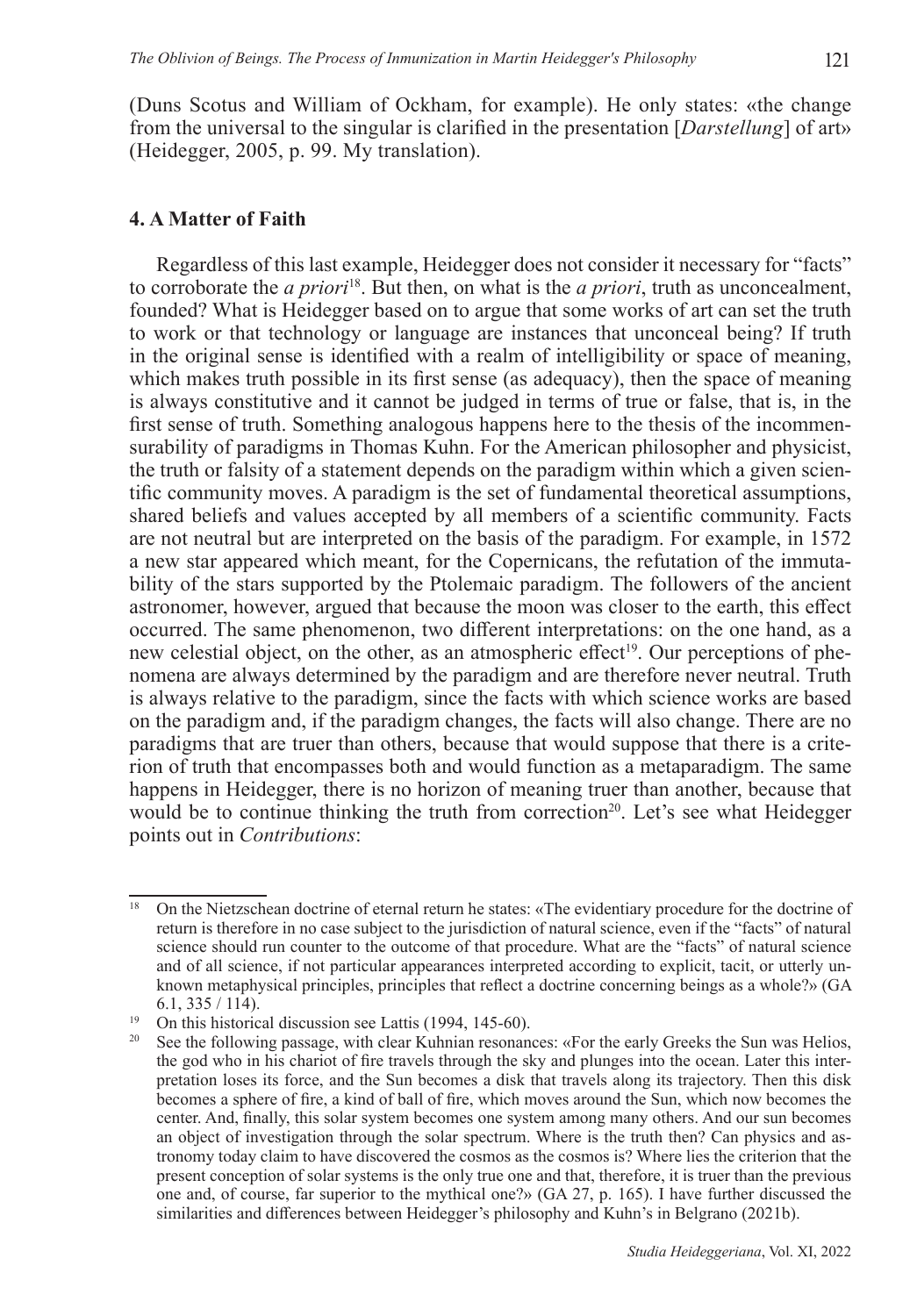If truth here means the *clearing* [*Lichtung*] of being [*Seyn*] as openness of the "amidst" of beings, then it is not at all possible to ask about the truth of this truth unless truth is taken in the sense of the *correctness* of the projection [*Richtigkeit des Entwurfs*] –but that would in many respects miss what is essential. For, on the one hand, it is altogether impossible to ask about the "correctness" of a projection, and that applies afortiori to the correctness of that projection whereby the clearing as such is grounded in general. On the other hand, "correctness" is a "species" of truth which *falls short* of the originary essence, since it is a consequence of that essence and therefore already is not enough for grasping the original truth. (GA 65, p. 327 / 259)

If truth is identified with the space of meaning or, following the analogy, with a paradigm (which I obviously understand here in a broader way than an exclusively scientific paradigm), then it is not possible to ask about "the truth of this truth", that is, it is not possible to ask about the validity or legitimacy of the clearing, since that would presuppose a previous criterion of truth that would be functioning as a clearing or paradigm<sup>21</sup>. This is what Oliver Marchart  $(2008)$  understands as post-foundationalism: there is no ultimate, immutable and immovable foundation and therefore multiple contingent and possible foundations coexist. «The impossibility of such a ground is the necessary condition of possibility for grounds in the plural» (Marchart, 2008, p. 44). This is what reappears in "On the Essence of Ground" as the abysmal character (of abyss, in German *Ab-grund*) of the ground (*Grund*). Therefore, whether the work of art is that which inaugurates the *a priori* of our understanding or whether it is the horizon of technology, is undemonstrable. On the one hand, the empirical cannot refute this ontological dimension. On the other hand, there is no method or procedure that would allow us to corroborate the assertions of the Freiburg professor. Heidegger's philosophy seems impenetrable, an unconquerable fortress, precisely because, if we follow the German philosopher, there is no possibility of refutation. «It is because a philosophy can never be refuted! Why not? Because it contains nothing refutable; for, what in it is actually philosophy is the opening up of being—world-projection; such can never be

<sup>&</sup>lt;sup>21</sup> In Tugendhat's words: «If every true statement about intramundane entities is relative to the historical horizon of our understanding, then the whole problem of truth is concentrated on these horizons, and the decisive question should now be: in what way can one ask about the truth of these horizons or can such a question about truth no longer be applied to the horizons themselves? For Heidegger this question is superfluous insofar as he calls the corresponding understanding as opening a truth in itself and for itself. In this way it is achieved that on the one hand we can still speak of truth with respect to the understanding and its horizons, and, on the other hand, that it is not necessary for us to ask about the truth of this horizon, since that would mean asking about the truth of a truth» (Tugendhat, 1969, p. 295). Tugendhat's (2011) thesis is that «Heidegger's equalization of "truth" and "openness" (unconcealment) is not sustainable and even leads to the concealment of the problem of truth» (p. 260). The central point is that Heidegger misses the distinction between being given in general and the self-giving of the thing (self-giving in person). If unconcealment has the sense only of letting the being manifest itself, be it in an apparent way, be it a "true showing itself", then there is no criterion for determining the truth or non-truth of that manifestation. That is, it is not possible to identify whether the thing is actually giving itself. In other words, truth in Heidegger, in its original sense, loses all normative character and refers to the realm of intelligibility that makes possible all manifestation in general, that allows the entity to acquire meaning (and in turn makes possible both true and false statements, as seen in the example of the forest in which it is stated "that is a deer"). Thus, it is not that Tugendhat rejects or criticizes the phenomenon of unconcealment as such, but rather that he argues that it is incompatible with the concept of truth. In 1964, already towards the end of his philosophical production, Heidegger seems to agree with Tugendhat's diagnosis and no longer identifies the ἀλήθεια in the original sense with the term truth (*Wahrheit*) since it «was inadequate and misleading» (GA 14, p. 86 / 70). On Tugendhat's critique see Dahlstrom (2009, pp. 394-414), Lafont (1997, pp. 146-56) and Wrathall (2011, pp. 34-39). Many interpreters were highly critical of Tugendhat's analysis, on which I cannot elaborate here: Gethmann (1989), Pöggeler (1989), Richter (1989).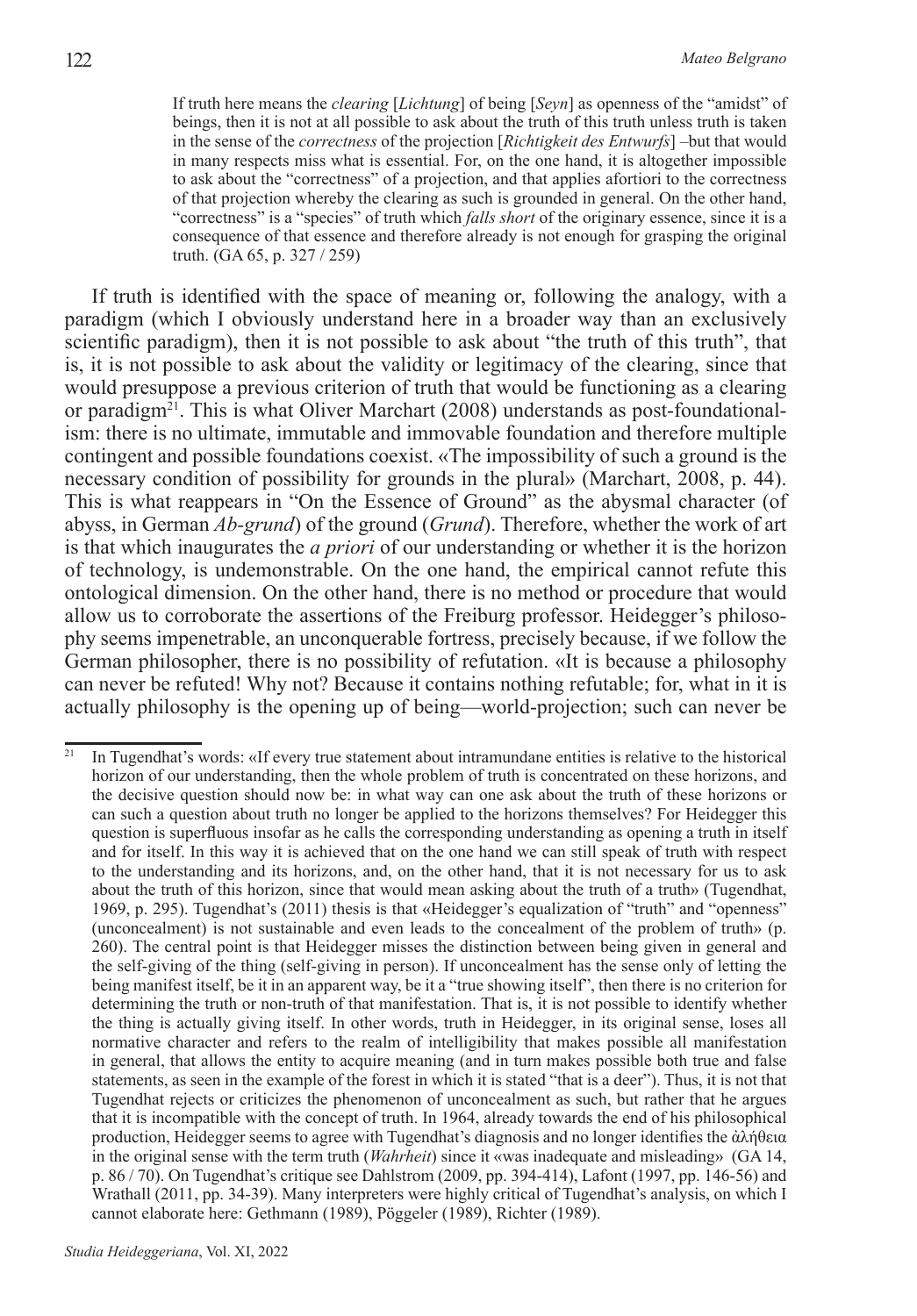refuted» (GA 94, pp. 238-239 / 175)<sup>22</sup>. Therefore, true philosophy seems to be, then, immune to any attack. In *Being and Truth* (WS 1933/34) he states:

> The issue is whether the understanding of *Being* is transforming itself from the ground up. It will be a transformation that will first of all provide the *framework* for the spiritual history of our people. This cannot be proved, but it is a *faith* [*Glaube*] that must be borne out by history. (GA 36-37, p. 255 / 195)

But then, is it a question of faith? on what is all his reflection legitimized? Heidegger does not make explicit what he understands here by faith. In the 1936/37 seminar he states: «In both regards, philosophical statements cannot be proved. But this is *no flaw,* for what is *essential* in all things in general is *unprovable,* and the advantage is precisely that every access to philosophy entails a fundamental disposition and a fundamental decision [*Grundhaltung und Grundentscheidung*] on the part of human beings» (GA 36-37, pp. 178-179 / 138).23 Philosophy, for Heidegger, does not suppose, then, a rational discussion (and therefore becomes, as undemonstrable, indisputable), but of disposing oneself and deciding to listen to the call of being. Those privileged ones, the thinkers and poets, capable of listening to the call, will have to point out to the rest, to the people, the way of being. Or in other words, being, as the condition of possibility of being, is given. The entity can only "be" thanks to this donation of meaning, what Heidegger calls a "gift" (*Gabe*) (GA 4, p. 10 / 6). But this gift is an impersonal instance of the production of meaning that does not depend on *Dasein*, that is, it does not depend on its arbitrariness, we do not know its logic or its reasons and, therefore, it is impossible to predict its arrival. Heidegger says: «Nor is there, as Hegel thought, only a systematics that can fashion the law of its thinking into the law of history and simultaneously subsume history into the system» (GA 9, p. 335 / 255). There is no rational law immanent to history that man can discover. Being sends its gift without a why. The revelation of being is not given on *Dasein's* own initiative, although existence must be prepared for its arrival. In *Contributions to Philosophy* he argues that, faced with this situation, it is necessary a leap that «jettisons and leaves behind everything conventional. The leap expects nothing immediate from beings» (GA 65, p. 227 / 179). A leap from the rational, from propositional logic and metaphysical thought, to being<sup>24</sup>. True thinking is not expressed in statements,

<sup>&</sup>lt;sup>22</sup> In the same line of reasoning: «to what extent refutation impossible in genuine philosophy; im-possible, because not attaining the realm of truth belonging to philosophy at all, which always decides the *truth of being*» (GA 69, p. 13 / 13).

<sup>&</sup>lt;sup>23</sup> Heidegger sees this also, for example, in the Nietzschean doctrine of the eternal return. «Is the principle of eternal return disclosed by way of a deduction from prior propositions asserted of the nature of the world? Or does not the very essence of the world first become palpable *as* an eternal chaos of necessity by means of the determination of the world totality as one that recurs in the same? If that is how matters stand, then the ostensible proof is not at all a proof that could have its force in the cogency and conclusiveness of its deductive steps. What proffered itself as a proof in our own presentation is nothing more than the revelation of positings that are co-posited –indeed necessarily co-posited– in the projection of being as a whole onto Being as eternally recurrent in the same. But then this proof is simply an articulation of the cohesion of the projection itself and what it immediately co-posits. In short, what we have here is the unfolding of a projection, by no means its computation and its grounding» (GA 6.1, p. 337 / 116)

<sup>&</sup>lt;sup>24</sup> Even an abandonment of philosophy, as he went so far as to say in "Overcoming Metaphysics": «But with the end of philosophy, thinking is not also at its end, but in transition to another beginning» (GA 7, p. 81 / 96). Or in "A Letter on Humanism": «The thinking that is to come is no longer philosophy, because it thinks more originally than metaphysics - a name identical to philosophy» (GA 9, 364 / 276).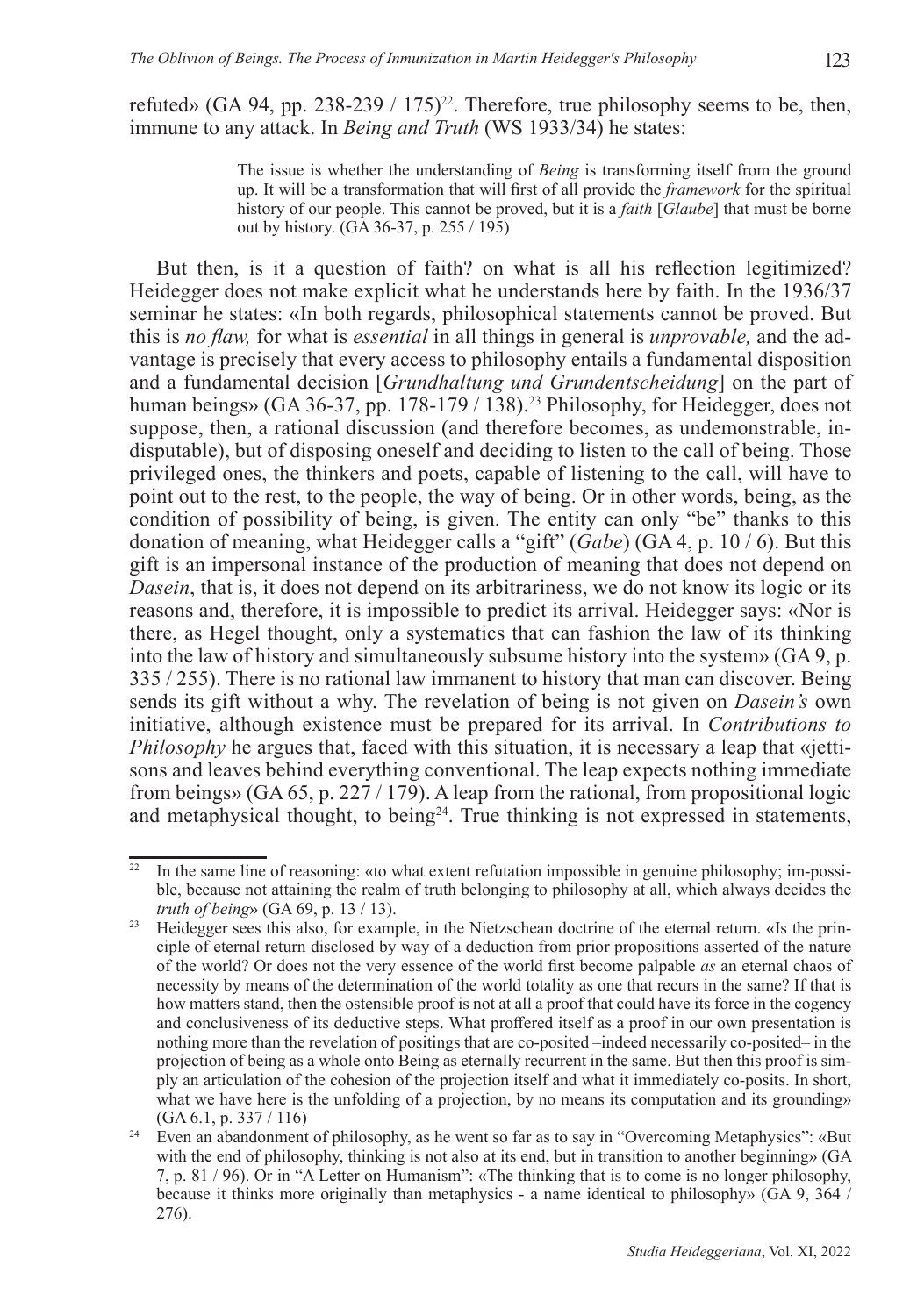subject to be true or false, nor are they governed by the principle of sufficient reason<sup>25</sup>. This brings it closer, as John Caputo points out, to a mysticism, understood as «a non-discursive, directly intuitive experience of a "truth" which neither common sense nor rational argumentation can attain» (Caputo, 1974, p. 78) $^{26}$ .

## **Conclusion**

We are standing at the methodological cross-road which will decide on the very life or death of philosophy. We stand at an abyss: either into nothingness, that is, absolute reification, pure thingness, or we somehow leap into *another world*, more precisely, we manage for the first time to make the leap [*Sprung*] into the world as such. (GA 56-57, p. 63 / 51)

In short, either we remain on the level of beings, of the positive sciences, or we are able to make the leap to the realm of being. Heidegger, on the other hand, invites us to question his thought.27 But, on the basis of which criterion? a rational one? an empirical one? If access to being can only be reached by a leap, do not his statements become unquestionable? This is precisely what he answers to Rudolf Carnap's criticism: the latter moves on a different plane from Heidegger and, therefore, his questioning is futile.<sup>28</sup> Thus Heidegger completes, knowingly or unknowingly, the process of immunization: neither his sayings can be contrasted with facts, with the empirical reality of beings, nor can they be accessed with reason, they require a leap. But, unfortunately, «only a few who arrive at the leap, and they do so on different paths. By creating and sacrificing, they always are the ones who belong to the grounding of Da-sein in the time-space of which beings as beings are preserved and thereby the truth of beyng is sheltered» (GA 65, p. 236 / 186). To attain being becomes a privilege.

#### **References**

- BELGRANO, Mateo (2015). "La relación entre la obra de arte y la verdad en 'El origen de la obra de arte'", in *Revista Tábano* 11, pp. 61-76.
- BELGRANO, Mateo (2017). "'Todo arte es completamente inútil'. Continuidades y discontinuidades entre *Ser y tiempo* y 'El origen de la obra de arte'", in *Tópicos. Revista de Filosofía* 53, pp. 175-202.
- BELGRANO, Mateo (2020a). "Ser (*Sein*) y sentido (*Sinn*) en *Ser y Tiempo*, dos caras de la

<sup>&</sup>lt;sup>25</sup> As he develops in *The Principle of Reason*, the principle of sufficient reason, according to which nothing is without foundation or cause, expresses the essence of the metaphysics on which modern science and technology are built, and therefore «the demand to render reasons threatens everything of humans' being-at-home and robs them of the roots of their subsistence» (GA 10, p. 60 / 30).

<sup>&</sup>lt;sup>26</sup> But Caputo makes it clear that we can only understand Heidegger as a mystic in this broad sense. Strictly speaking he is not a mystic because: his philosophy is a secular thought that seeks not God, but to understand the history of the West. His question is always the question of being and not the search for the union of the soul with God (pp. 78-80). See also Caputo (1990).

<sup>&</sup>lt;sup>27</sup> «QUESTION : Do you think a proposition you utter is right or true? HEIDEGGER : I would say it is questionable.» (GA 15, 436)

<sup>&</sup>lt;sup>28</sup> On this discussion see my article Belgrano (2021a).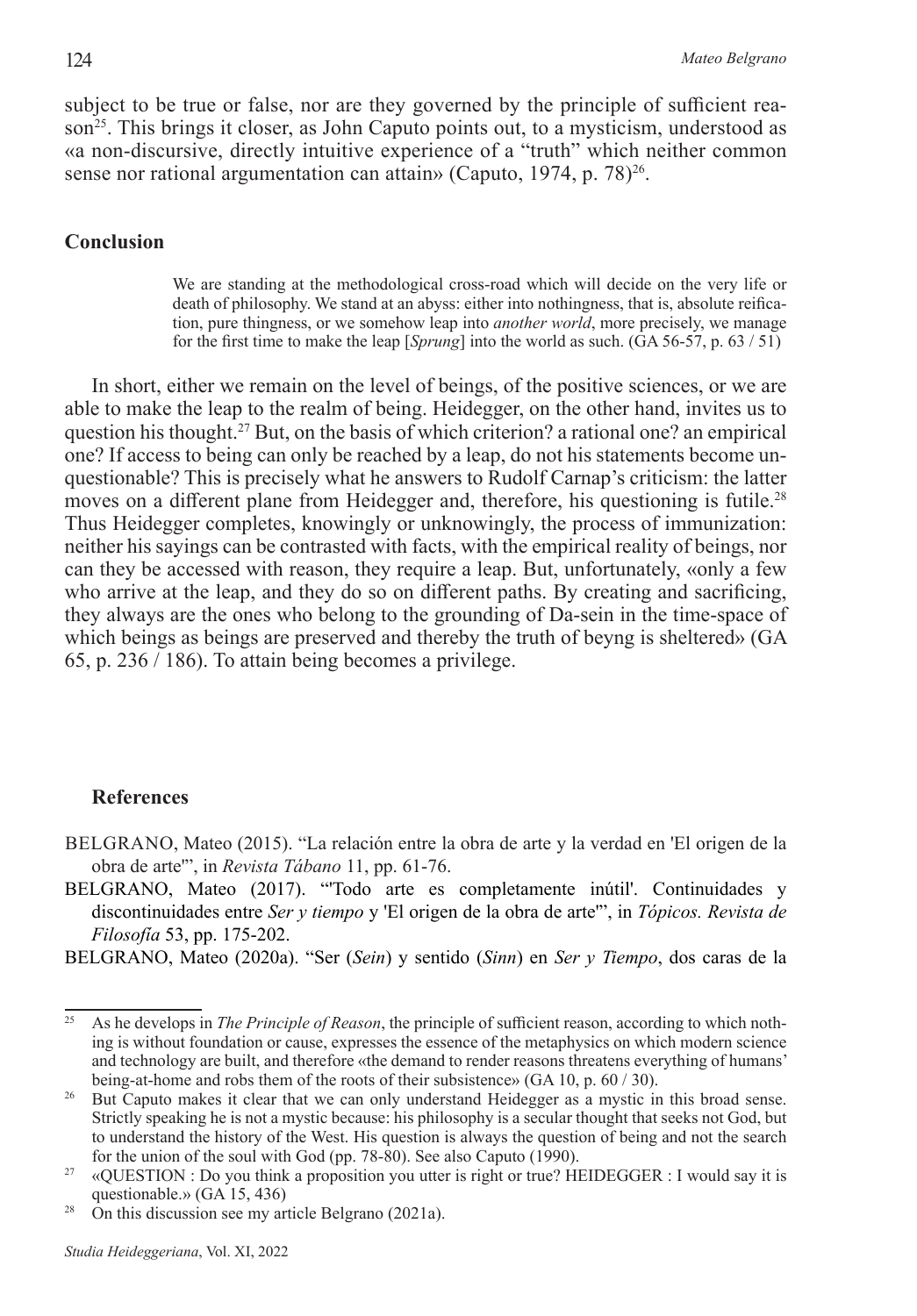misma moneda", in *Nuevo Pensamiento* 10 (15), pp. 96-114.

- BELGRANO, Mateo (2020b). "El combate entre el mundo y la tierra", in *Pensamiento. Revista de Investigación e Información Filosófica* 76 (292), pp. 1551-68. https://doi.org/10.14422/ pen.v76.i292.y2020.010.
- BELGRANO, Mateo (2021a). "El tartamudeo heideggeriano. Estrategias discursivas en '¿Qué es metafísica?' a la luz de la filosofía de Gilles Deleuze", in *THÉMATA. Revista de Filosofía*, nº 63 (june), pp. 203-22. https://doi.org/10.12795/themata.2021.i63.11.
- BELGRANO, Mateo (2021b). "World and Paradigm in Heidegger and Kuhn", in *Franciscanum: revista de las ciencias del espíritu* 63 (175), pp. 1-16.
- BELGRANO, Mateo (2022). "Luis Juan Guerrero, un heideggeriano antropófago. La *Estética operatoria* como una obra hermenéutico-fenomenológica", in *Tópicos*, (62), pp. 223–257. https://doi.org/10.21555/top.v62i0.1621
- BERTORELLO, Adrián (2008). *El límite del lenguaje: la filosofía de Heidegger como teoría de la enunciación.* Buenos Aires: Biblos
- CAPUTO, John D. (1974). "Meister Eckhart and the Later Heidegger: The Mystical Element in Heidegger's Thought: Part One", in *Journal of the History of Philosophy*, *12*(4), pp. 479-494.
- CAPUTO, John D. (1990). *The mystical element in Heidegger's thought*. New York: Fordham University Press.
- DAHLSTROM, Daniel O. (2009). *Heidegger's concept of truth*. Cambridge: Cambridge University Press.
- GETHMANN, Carl Friedrich (1989). "Heideggers Wahrheitskonzeption in seinen Marburger Vorlesungen. Zur Vorgeschichte von *Sein und Zeit* (§ 44)", in *Martin Heidegger: Innen und Aussenansichten*. Frankfurt a. M.: Suhrkamp.
- GETHMANN-SIEFERT, Annemarie (1988). "Martin Heidegger und die Kunstwissenschaft", in PÖGGELER & GETHMANN-SIEFERT (Eds.), *Heidegger und die praktische Philosophie*. Frankfurt am Main: Suhrkamp, pp. 251-285.
- GNEHM, Michael (2017). "The Gaze of «Historicity» in Schongauer and Dürer", in BOETZKES & VINEGAR (Eds.), *Heidegger and the work of art history*. Farnham: Routledge.
- GOLOB, Sacha (2019). "Was Heidegger a Relativist?", in KUSCH, KINZEL, STEIZINGER & WILDSCHUT (Eds.), *The Emergence of Relativism: German Thought from the Enlightenment to National Socialism*. London, New York: Routledge.
- HARTMANN, Klaus (1974). "The Logic of Deficient and Eminent Modes in Heidegger", in *Journal of the British Society for Phenomenology*, 5:2, pp. 118-134. DOI: 10.1080/00071773.1974.11006368
- HEGEL, Georg Wilhelm Friedrich (2015). *Encyclopedia of the Philosophical Sciences in Basic Outline. Part 1.* (K. Brinkmann & D. O. Dahlstrom, Trans.). Cambridge: Cambridge University Press.
- HEIDEGGER, Martin (2005). *Übungen für Anfänger Schillers Briefe über die ästhetische Erziehung des Menschen ; Wintersemester 1936/37*. Deutsche Schillergesellschaft.
- HEIDEGGER, Martin, GA 2, *Sein und Zeit*. Ed. F.-W. von Herrmann. Frankfurt a. M.: Klostermann, 1977 [*Being and Time* (J. Macquarrie & E. Robinson, Trans.). Oxford: Blackwell].
- HEIDEGGER, Martin, GA 5, *Holzwege.* Ed. F.-W. von Herrmann. Frankfurt a. M.: Klostermann, 1977 [*Off the Beaten Track* (J. Young & K. Haynes, Trans.). Cambridge: Cambridge University Press, 2002].
- HEIDEGGER, Martin, GA 6.1., *Nietzsche I.* Ed. B. Schillbach. Frankfurt a. M.: Klostermann, 1996 [*Nietzsche vol I and II: The Will to Power as Art; The Eternal Recurrence of the Same* (D. F. Krell, Trans.). San Francisco: Harper, 1991].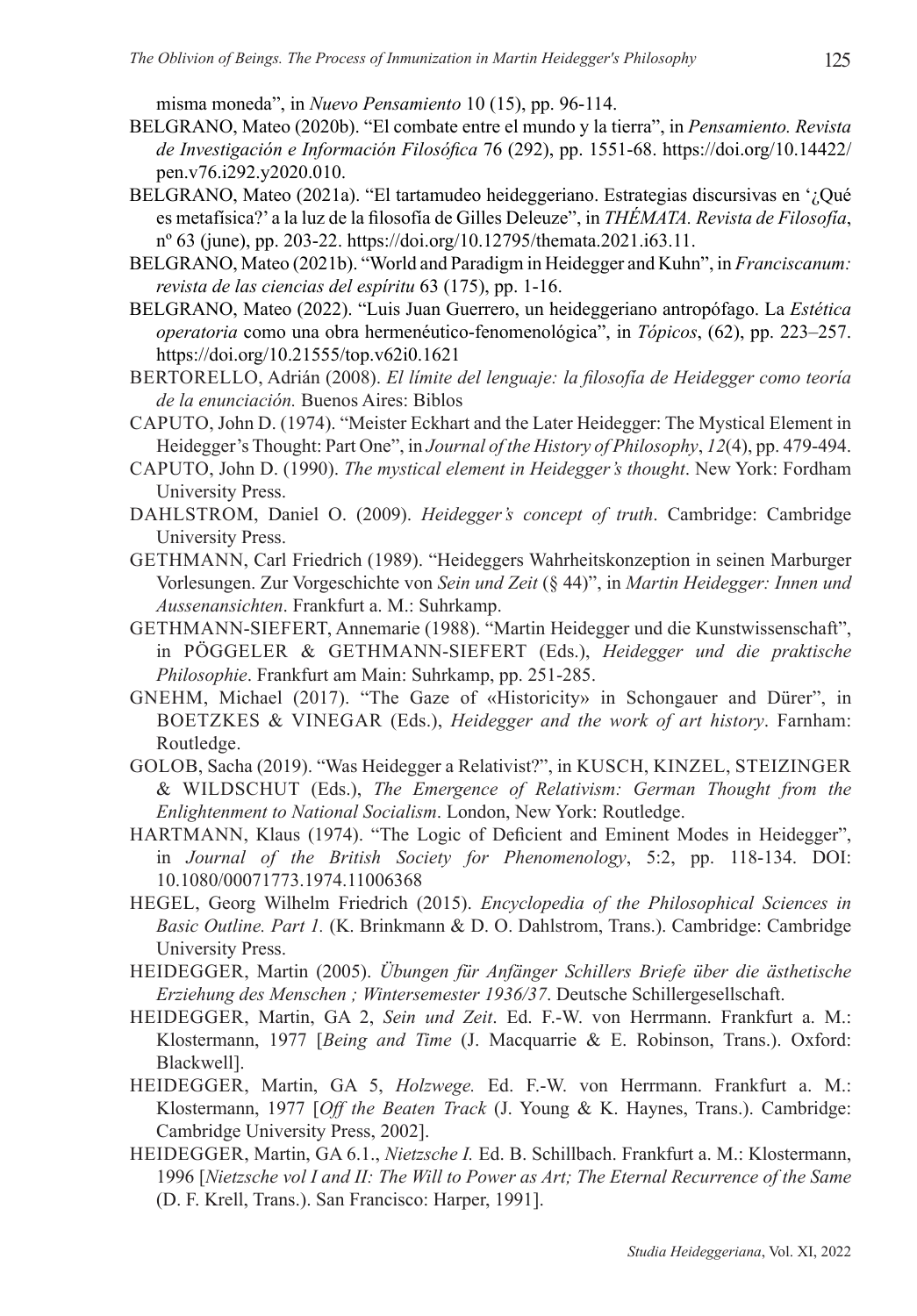- HEIDEGGER, Martin, GA 7, *Vorträge und Aufsätze*. Ed. F.-W. von Herrmann. Frankfurt a. M.: Klostermann, 2000 [*The End of Philosophy* (J. Stambaugh, Trans.). Chicago: University of Chicago Press, 2003].
- HEIDEGGER, Martin, GA 9, *Wegmarken*. Ed. F.-W. von Herrmann. Frankfurt a. M.: Klostermann, 1976 [*Pathmarks* (W. McNeill, Ed.). Cambridge: Cambridge University Press, 2010].
- HEIDEGGER, Martin, GA 10, *Der Satz vom Grund.* Ed. Petra Jaeger. Frankfurt a. M.: Klostermann, 1997 [*The Principle of Reason* (R. Lilly, Trans.). Bloomington: Indiana University Press, 1996].
- HEIDEGGER, Martin, GA 21, *Logik. Die Frage nach der Wahrheit*. Ed. W. Biemel. Frankfurt a. M.: Klostermann, 1976 [*Logic: The Question of Truth* (T. Sheehan, Trans.). Bloomington: Indiana University Press, 2016].
- HEIDEGGER, Martin, GA 27, *Einleitung in die Philosophie.* Ed. O. Saame & I. Saame-Speidel. Frankfurt a. M.: Klostermann, 1997.
- HEIDEGGER, Martin, GA 34, *Vom Wesen der Wahrheit. Zu Platons Höhlengleichnis und Theätet.* Ed. H. Mörchen. Frankfurt a. M.: Klostermann, 1988 [*The Essence of Truth. On Plato's Cave Allegory and Theatetus*. New York: Continuum, 2009.]
- HEIDEGGER, Martin, GA 36-37, *Sein und Wahrheit*. Ed. H. Tietjen. Frankfurt a. M.: Klostermann, 2001 [*Being and Truth* (G. Fried & R. F. H. Polt, Trans.). Bloomington: Indiana University Press].
- HEIDEGGER, Martin, GA 41, *Die Frage nach dem Ding, Zu Kants Lehre von den transzendentalen Grundsätzen.* Ed. P. Jaeger. Frankfurt a. M.: Klostermann, 1984 [*What is a thing?* (W. B. Barton & V. Deutsch, Trans.). South Bend: Gateway, 1968].
- HEIDEGGER, Martin, GA 45, *Grundfragen der Philosophie. Ausgewählte »Probleme« der »Logik«.* Ed. F.W. von Herrmann. Frankfurt a. M.: Klostermann, 1984 [*Basic Questions of Philosophy: Selected Problems of Logic.* (R. Rojcewicz & A. Schuwer, Trans.). Bloomington: Indiana University Press, 1995].
- HEIDEGGER, Martin, GA 56-57, *Zur Bestimmung der Philosophie*. Ed. B. Heimbüchel. Frankfurt a. M.: Klostermann, 1987 [*Towards the Definition of Philosophy: With a transcript of the lecture course «On the nature of the university and academic study» (Freiburg Lecture-Courses 1919)* (T. Sadler, Trans.). London: Continuum, 2008].
- HEIDEGGER, Martin, GA 65, *Beiträge zur Philosophie (Vom Ereignis).* Ed. F.-W. von Herrmann. Frankfurt a. M.: Klostermann, 1997 [*Contributions to Philosophy (of the Event)* (R. Rojcewicz & D. Vallega-Neu, Trans.). Bloomington: Indiana University Press, 2012].
- HEIDEGGER, Martin, GA 69, *Die Geschichte des Seyns*. Ed. P. Trawny. Frankfurt a. M.: Klostermann, 1998 [*The History of Beyng* (J. Powell & W. McNeill, Trans.). Bloomington: Indiana University Press, 2015].
- HEIDEGGER, Martin, GA 82, *Zu eigenen Veröffentlichungen*. Ed. F.-W. von Herrmann. Frankfurt a. M.: Klostermann, 2018.
- HEIDEGGER, Martin, GA 94, *Überlegungen A*. Ed. P. Trawny. Frankfurt a. M.: Klostermann, 2014 [*Ponderings II-VI: Black notebooks 1931-1938* (R. Rojcewicz, Trans.). Bloomington: Indiana University Press, 2016].
- IHDE, Don (2010). *Heidegger's technologies postphenomenological perspectives*. New York: Fordham University Press.
- KANT, Immanuel (1970). *Briefe.* Göttingen: Vandenhoeck & Ruprecht.
- KANT, Immanuel (2004). *Prolegomena to any future metaphysics: With selections from the Critique of poor reason* (G. Hatfield, Trans.). Cambridge: Cambridge University Press.
- KELLY, Michael (2003). *Iconoclasm in Aesthetics*. Cambridge: Cambridge University Press.